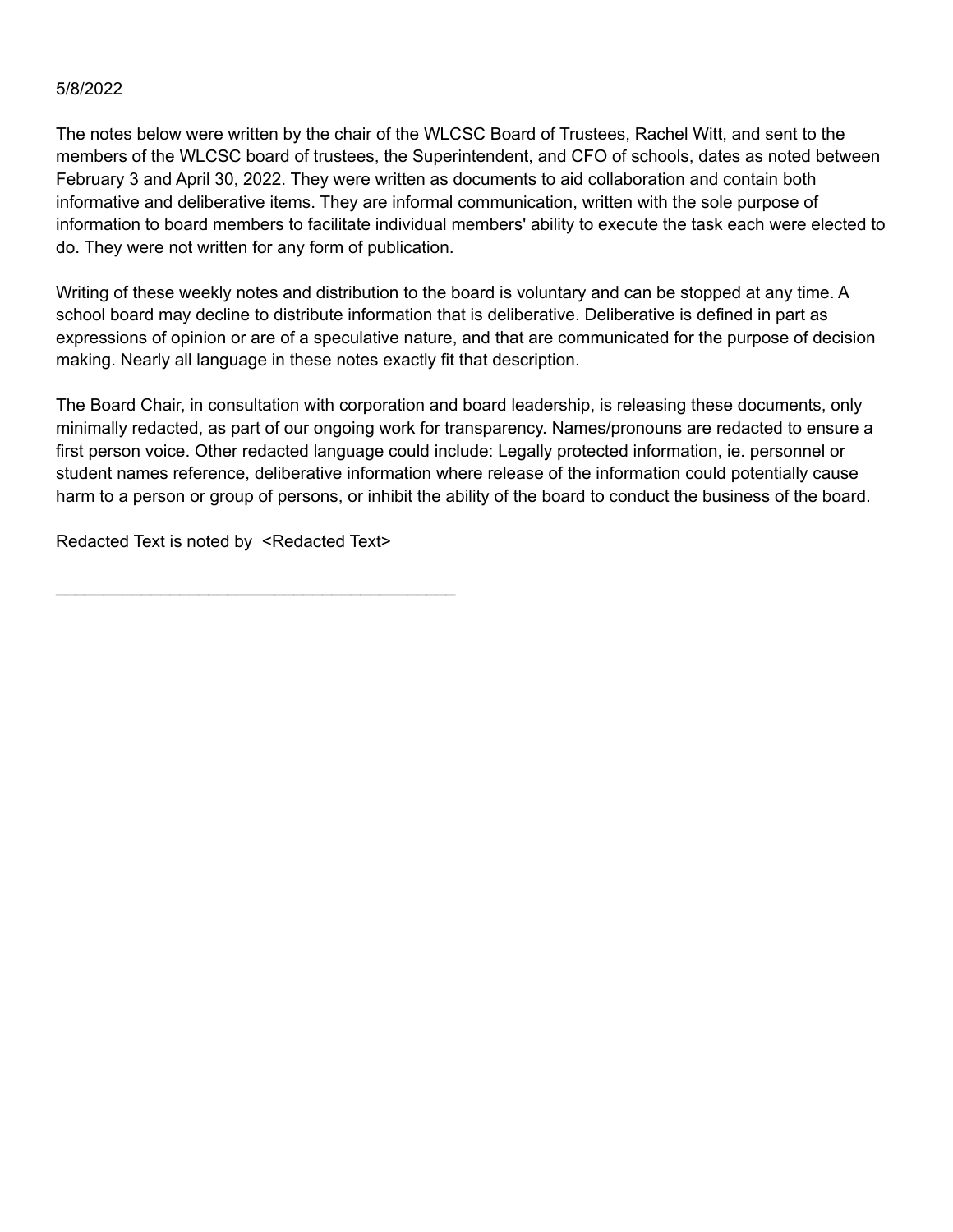# **2/3/22 Notes**

Hi all,

I think I always knew that <Redacted Text> were working hard behind the scenes to keep us all informed about upcoming issues/events. (I'm not sure I knew HOW hard!) We also had the benefit of weekly updates from<Redacted Text>, and then <Redacted Text> and then<Redacted Text> and now we'll **finally** have<Redacted Text>. I know we're all really looking forward to that consistency returning again!

What I have come to understand over the past four weeks as board chair is with my working style, to do the job well, I must endeavor to keep you each in the loop on what I'm working on so you have the opportunity to communicate with me if you have any questions/concerns/wisdom/feedback to share about those various items. This is not in contradiction to what<Redacted Text>will give us, but in concert with it so the work of the board is as productive as it can be. It's my goal that we all go into decisions with the most time to consider the issues as possible.

To that end, I want to try sending out a weekly bullet point of what I've been working on in the board chair role during that week, and I will ask that if any of you want to discuss any individual item further, that you email me as an individual, or text me to set up a time to talk. I don't know if it will work, but I want to try it and see if it offers some more room for collaboration between us without creating a "meeting via email" or being in violation of any laws. I know I don't really need to say it, but this communication must, of course, remain confidential.

Below is an example of what I'm thinking, based upon the work of the past two weeks. This list is longer than it will normally be given multiple weeks and timing before meeting. It is also important to say that none of this is 'new news' to <Redacted Text> board officers.

Do you think this is of benefit to your work as a member of the board? Is there something else you think would be more helpful? I invite and appreciate your feedback. Rachel

# Board/Development - Training

 $\mathcal{L}_\text{max}$  , where  $\mathcal{L}_\text{max}$ 

- Planning for Executive Session w/ <Redacted Text>(Consultant based training for the board)
- Finalize Committee Assignments with members & Document for Website
- Clarification communication inside meetings: Robert's Rules
- ISBA Training

Regular Meeting Preparation

- 2/7 Meeting Agenda Draft Development
- Communicate with individual board members regarding Board Member Reports 2/7 Meeting (as needed)

## Community/Patron Feedback

- Finalize and communicate change in location for First Saturday Feedback
- Patron responses, (not already cc: to full board) x7 negative about culture "friends of WL FB group", x2 negative about patrons<Redacted Text>, x2 teachers concerned with <Redacted Text>, x1 patron <Redacted Text> masks, x1 patron after prom inquiry, x1 patron member of LGBTQ community concerned with FaithWest location for 1st Saturday.
- Media response (Exponent) regarding HB1134

# Student Success & Safety

- COVID committee
- Additional information regarding Teacher Onboarding/Mentoring process at WLES & WLIS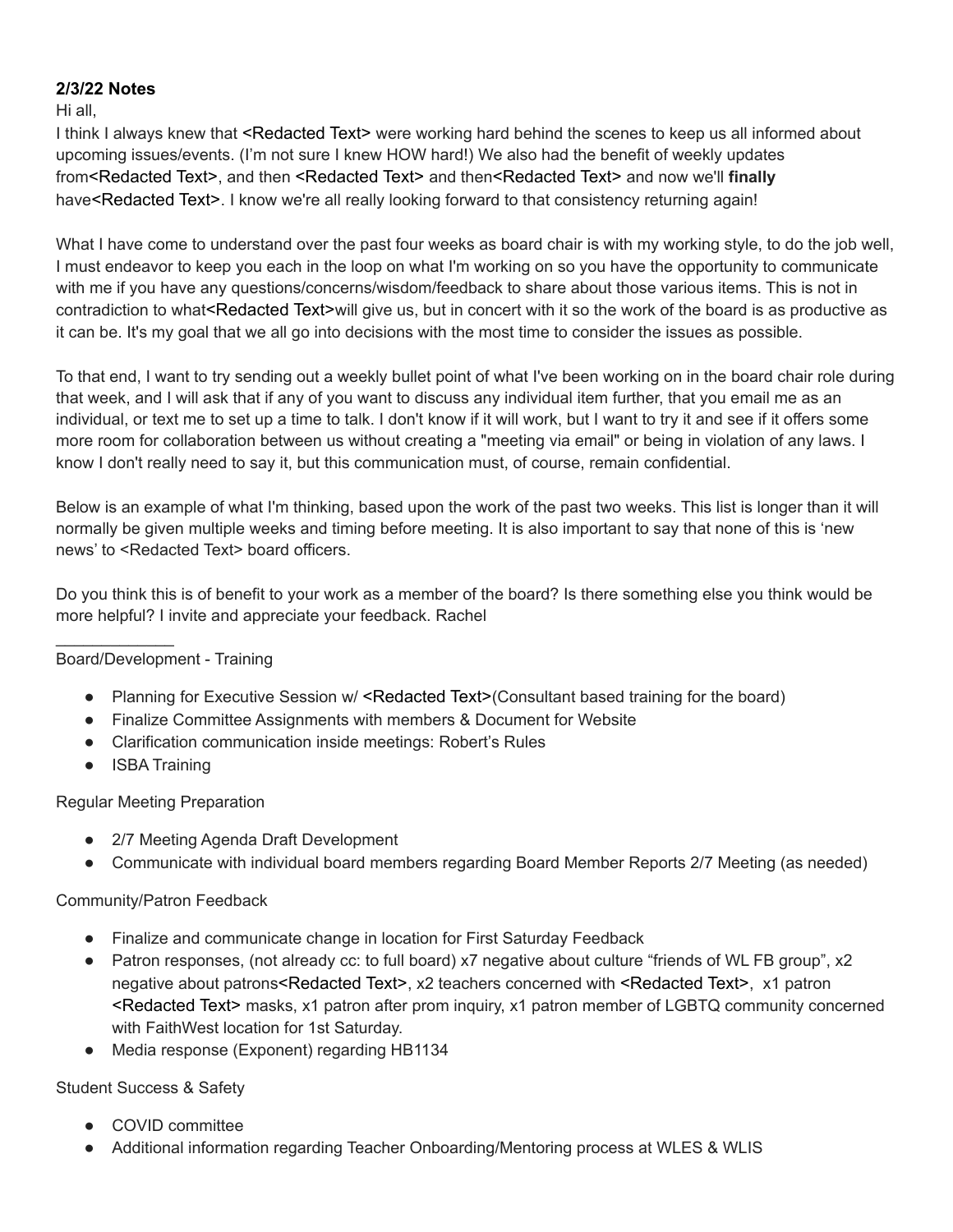- Additional information regarding Graduation Pathways/Academic/Club participation/Bell Schedule @jr/sr. (on deck for April Meeting)
- Additional information Teacher/Staff turnover (on deck for March Meeting)

- Structure/Process for legal services review by the board (on deck for Feb/March)
- Preparation for <Redacted Text> entry (general information, office, weather, introduction to <Redacted Text> etc.)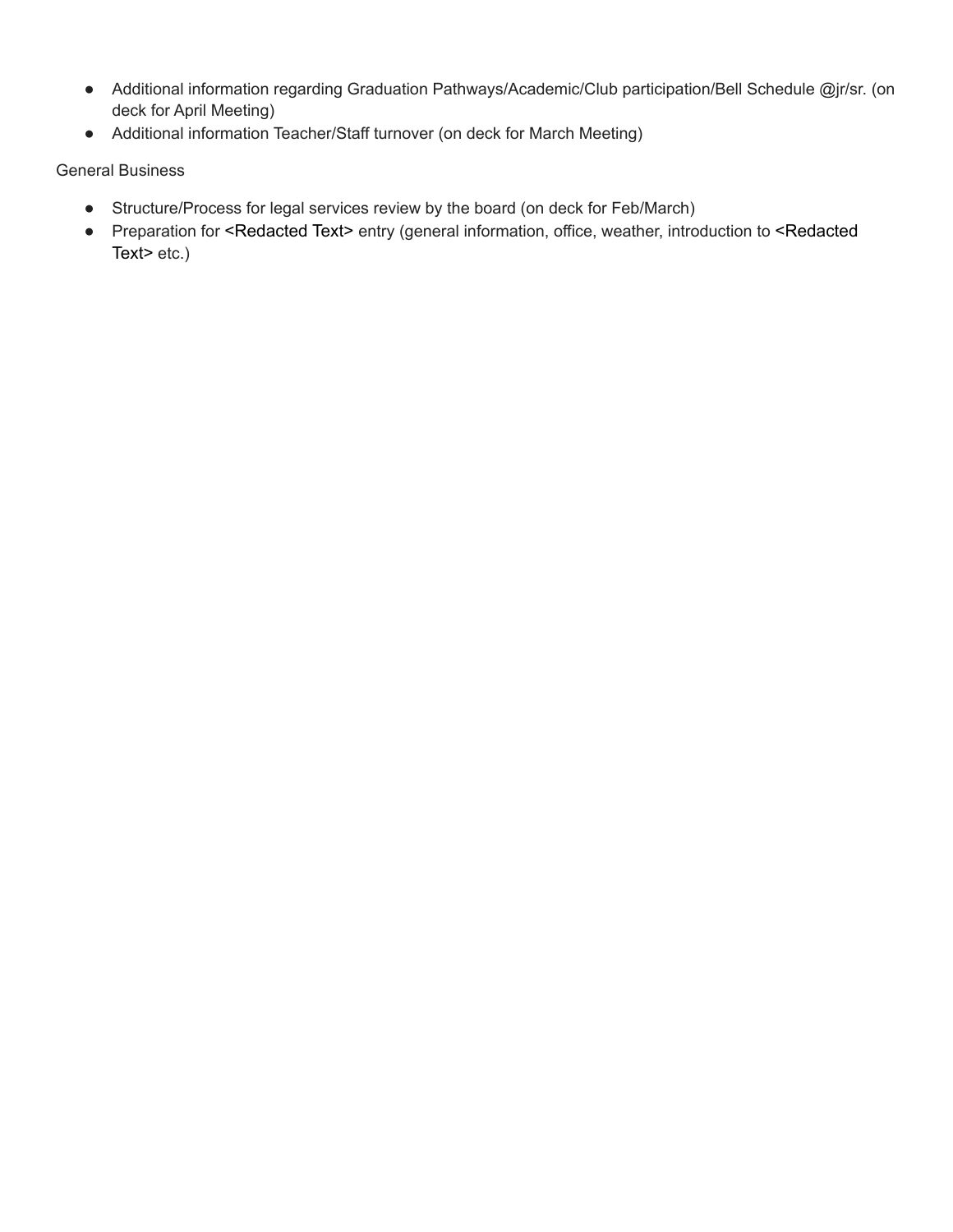## **2/12/22 Notes**

Good morning! As always, these notes are confidential. If you have any item you are interested in more conversation about, please let me know. I'll set up a time with you. Enjoy your weekend! Rachel

#### **Board/Development - Training**

- Executive session with<Redacted Text> 2/5 (process and communication)
- Scheduled meetings with<Redacted Text> for background on litigation we're discussing in exec session on 2/21

#### **Meetings of the Board**

- 2/7 Regular Meeting held
- **•** Executive Session scheduled for  $2/21$  @6pm. Notice will be posted on  $2/17$
- 3/5 Regular Meeting agenda not yet initiated \*this is normal

#### **Community/Patron Feedback**

- 2/5 First Saturday Feedback (Notes Sent)
- Patron communications (direct or as info to board member(s) x1 half day kindergarten, x2 alternate location for First Saturday Feedback, x1 availability of information/communication on website, x1 question about board meeting schedule, x1 teacher regarding<Redacted Text>, x1 tech support (unlisted meeting videos on YouTube), x1 parent<Redacted Text> quarantine, x1 ARPA request 2/7 meeting, x1 recurring patron request (no new information).

## **Student Success & Safety**

● DEI Professional Development: Video Links<Redacted Text>(The videos together are around 30 minutes.) They are very good. Please make it a priority to watch them.<Redacted Text>would like us to contribute thoughts to a message board and it is quite simple to do.

- <Redacted Text> for additional information gathering. Still working on Structure/Process for legal services review by the board (on deck for Feb/March) heads up, we cannot do this in Exec Session. Working for a best solution.
- Board officer discussion collaboratively with<Redacted Text> to initiate review of policy regarding posting on the website of supplemental board meeting documents following a vote in a meeting. Forwarded to policy committee for additional work. (On deck for March/April).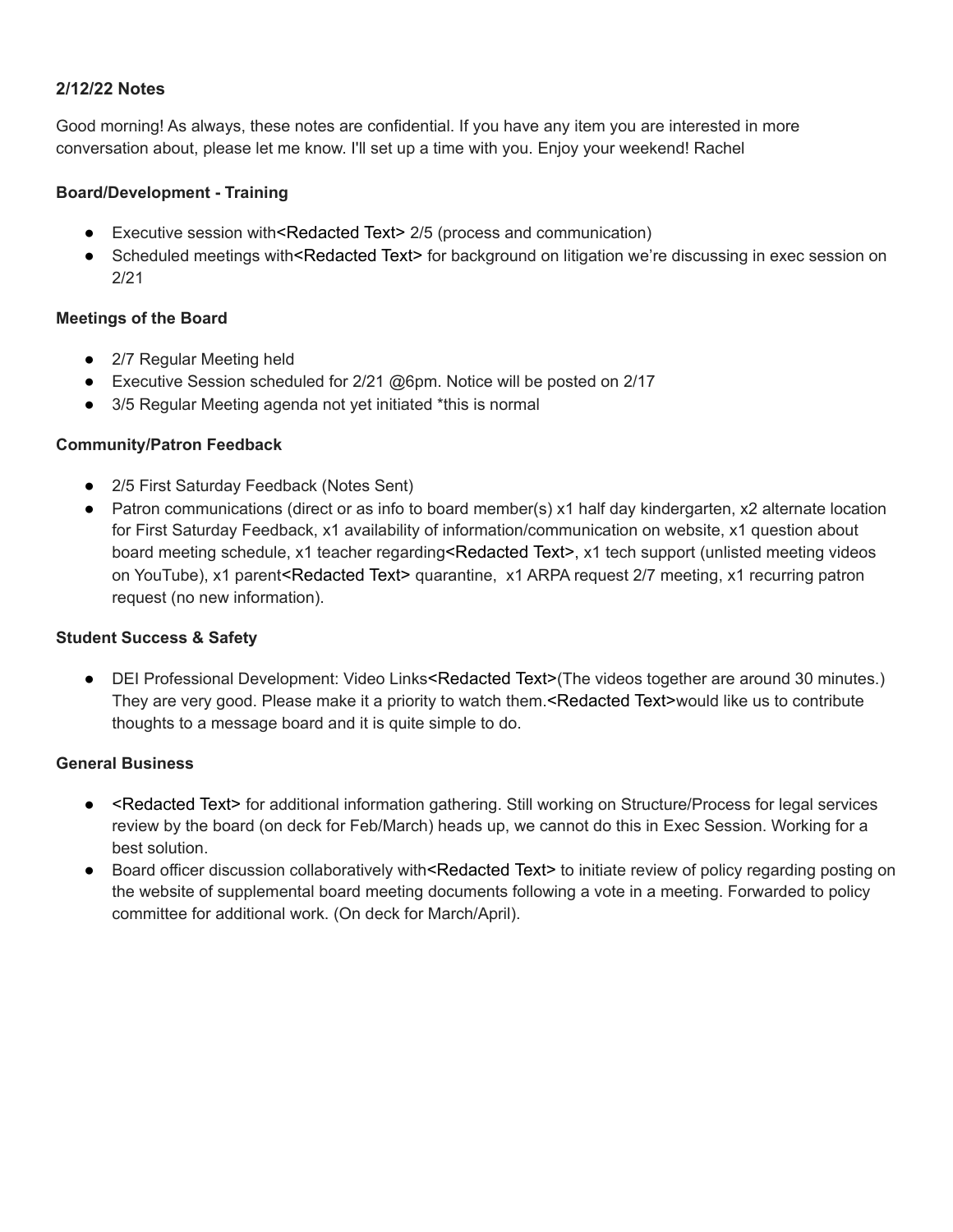## **2/19/22 Notes**

Good morning! As always, these notes are confidential. If you have any item you are interested in more conversation about, please let me know. I'll set up a time with you. Thanks to you all for your hard work for our schools this week. I'm grateful for your time, effort and wisdom. Enjoy your weekend! Rachel

#### **Board/Development - Training**

- Two articles distributed regarding board/legal counsel relationship. Please read those, if not already, prior to our 3/5 board meeting.
- Met with <Redacted Text> to brief them on the history of the charter school lawsuit.
- Phone meeting with <Redacted Text> for history input on legal review
- As noted by<Redacted Text>, IDOH has put forth some significant changes to the COVID plan, please read those changes as soon as you're able. We should anticipate our community may be somewhat divided over this new direction and should be prepared to hear from them.

#### **Meetings of the Board**

- Reminder: Executive Session scheduled for 2/21 @6pm.
- 3/5 Regular Meeting agenda not yet initiated *\*this is normal*

#### **Community/Patron Feedback**

- Media Response Dave Bangert
- Patron communications (direct or as info to board member(s)

x1 half day kindergarten general information for new family to district,

x2 requests to change schedule for regular board meetings

x1 parent quarantine concern

x2 patron complaint and x1 teacher complaint specific to<Redacted Text>latest summary. (I did advise all to unsubscribe from<Redacted Text> emails if objectionable, but the nature of their concerns was more about <Redacted Text>r "forcing" them onto people unsolicited and that "subscription to political propaganda should be an opt in".)

## **Student Success & Safety**

• Reminder, please watch videos distributed by<Redacted Text> and contribute in some way to the feedback <Redacted Text>trying to gather.

- Completed/distributed documents and held Legal Services review meeting with <Redacted Text>. Plan set for RFP process for Legal Counsel.<Redacted Text> has the lead on the RFP development and we anticipate this will come to the 3/5 meeting. Timeline is tight so if RFP is not quite fully developed, I anticipate we will at least vote upon the concepts, if not the specifics.
- Attended ISBA Legislation Day with <Redacted Text>in Indy on Tuesday. Well organized event with a lot of good explanation and insight regarding proposed bills. Lunch with<Redacted Text> will give a report/update to the board at 3/5 meeting and advise if any additional need emerges for board members to communicate with legislators.
- Discussed provision of documents to the public with specific examples from 2/7 meeting with<Redacted Text>Passed that information to the Policy Committee for inclusion in their work for 3/5 meeting.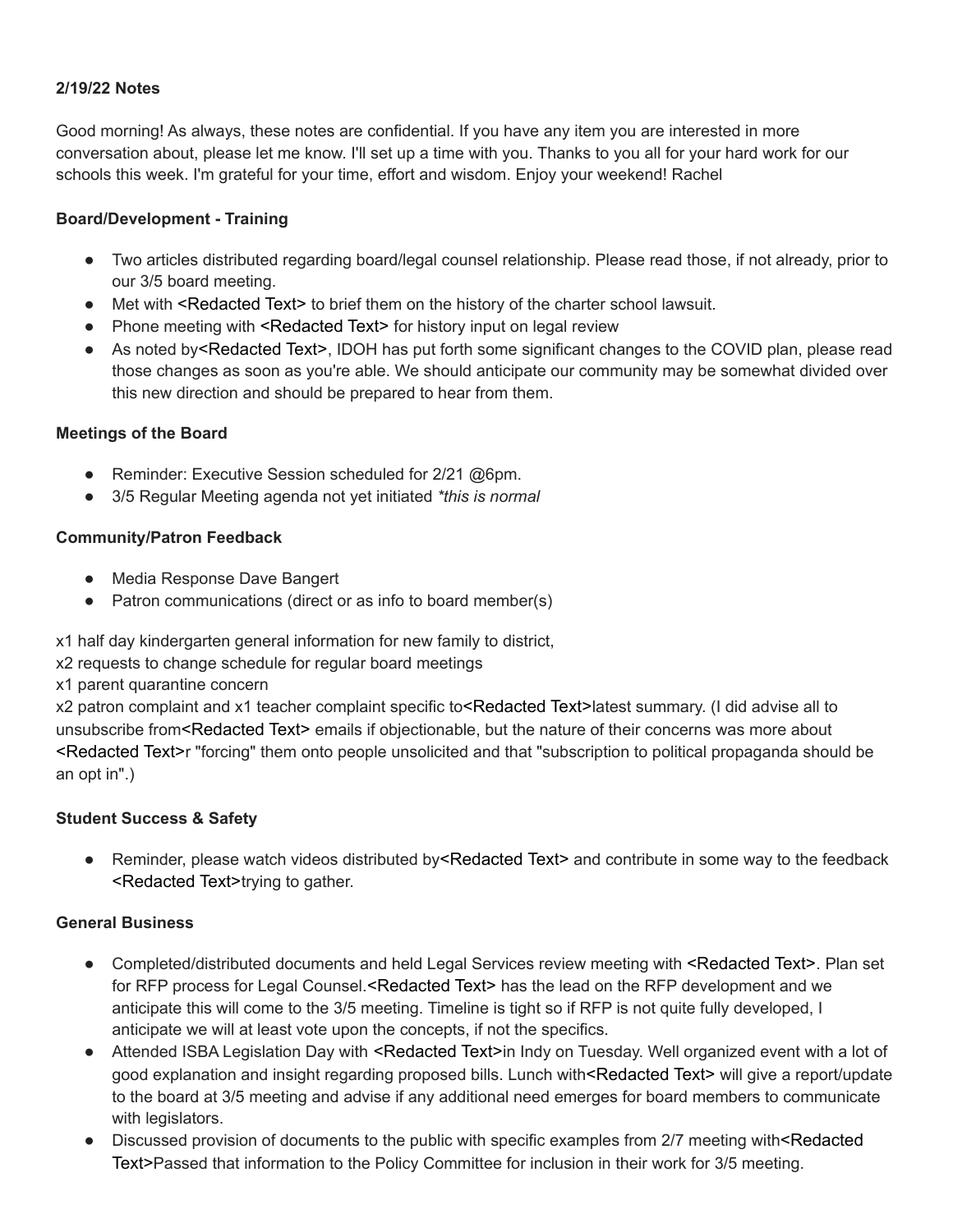- Communication regarding a patron's ARPA request from 2/7 meeting <Redacted Text>. I believe it is now complete.
- Worked on an alternate location for First Saturday Feedback, and communicated <Redacted Text>
- Update: Org charts and job descriptions for Superintendent /Asst. Superintendent<Redacted Text> has the lead and is working hard to bring those forward via Friday board notes in upcoming weeks.
- Update: Certified and Non-certified turnover report to board is still on track and anticipated for 3/5 board meeting.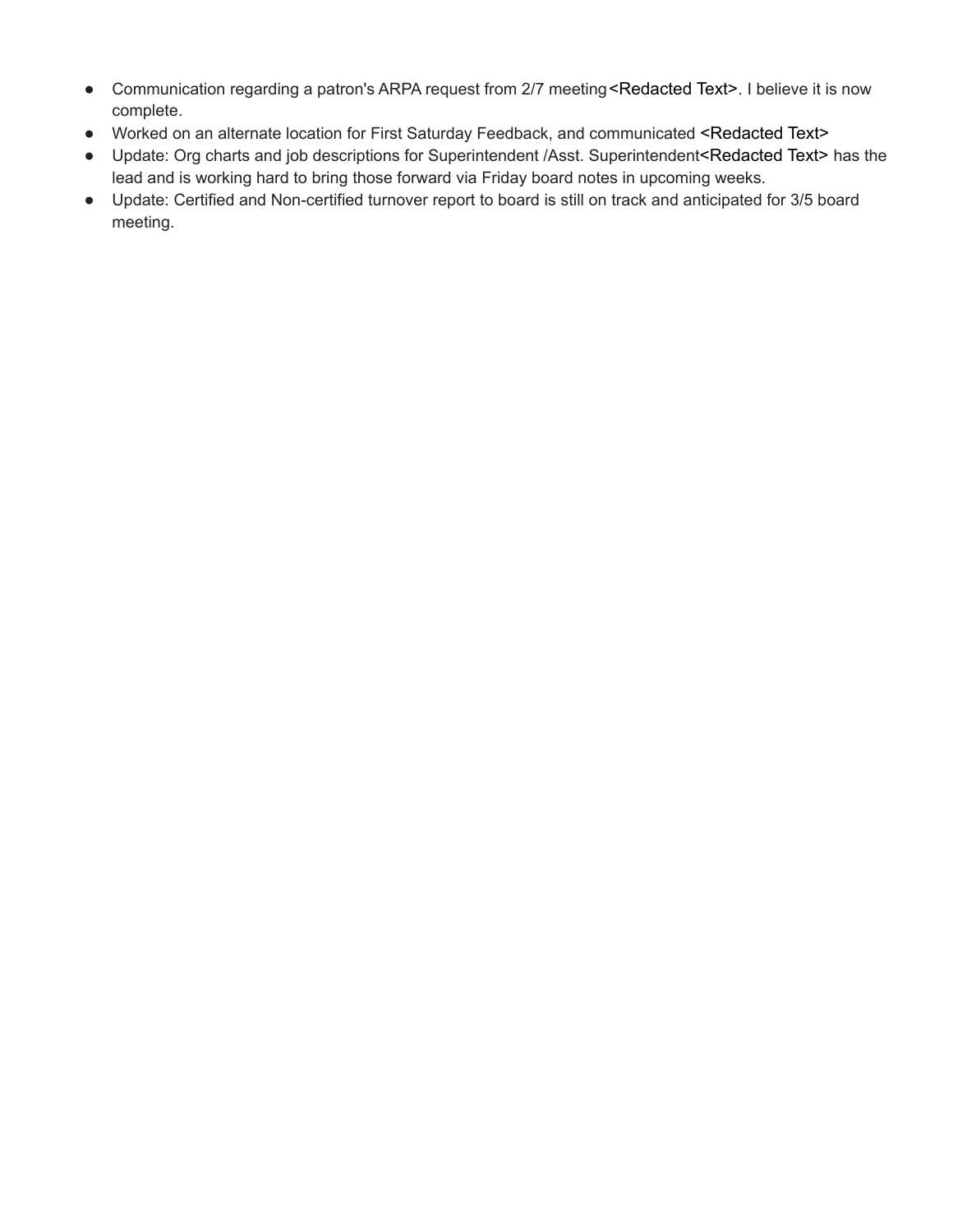## 2/26/22 Notes

As always, these notes are confidential. If you have any item you are interested in more conversation about, please let me know. I'll set up a time with you. It has been an exceptionally busy week as I'm sure you all know. If you see these and think of anything I have forgotten, please don't hesitate to add. <Redacted Text>has made a thoughtful recommendation that I consider moving these onto Box as<Redacted Text>does with his notes so they can be referenced later. I'm open to that. Just didn't have time to figure it out this week. Thank you all for your work and patience this week. There are a lot of balls juggling.<Redacted Text> Rachel

## **Board/Development - Training**

- A question has come up this week about using collaborative language. I thought this (short) article might be helpful. <https://www.tmaworld.com/2019/05/07/9-tips-creating-more-collaborative-conversations/>
- Another question has come up this week about the ISBA board member evaluation process.<Redacted Text> will consider this in his role with Board Development and Training. Anticipated that conversation may happen summer 2022.

## **Meetings of the Board**

- Executive Session on 2/21 was held. <Redacted Text>.
- 3/7 Regular Meeting agenda has been initiated and items are being actively added. As per normal, please look for documents this Thursday in anticipation of Monday 3/7 meeting.

## **Community/Patron Feedback**

- As you are all aware, patron communications this week have primarily been concerned with the implementation of the IDOH COVID recommendations. I have kept a tally of communications and in total, there have been fewer than 20, and they are about 50/50, people who would like to keep the mask mandate and people who are grateful we're going to optional.
- Other communications:

# x1 patron complaint about<Redacted Text> summaries and concern over confidentiality of their personal information<Redacted Text>

x1 patron concern about communication breakdown on GLCA weather cancellations and delays, advised escalation to guidance (source of communications) as well as follow up escalation to <Redacted Text>when not resolved. x1 community member interested in an administrative job opening, referred to the building principal.

# **Student Success & Safety**

- COVID meeting on Tuesday. You're all aware.
- Details communicated regarding Setting the Stage announcement prior to HS Musical Production. Great thanks to<Redacted Text>. Looking forward to a night celebrating the arts and a great musical.

- Legal RFP process has continued to move forward. Please review in anticipation of the 3/7 meeting. <Redacted Text>
- Met with<Redacted Text>to discuss his services as a potential financial advisor. This is unlikely to make it to the agenda for the 3/7 meeting, but you will see the function of it referenced on the org chart proposed by <Redacted Text>. That does not mean we are committed to<Redacted Text> More information to follow on this topic.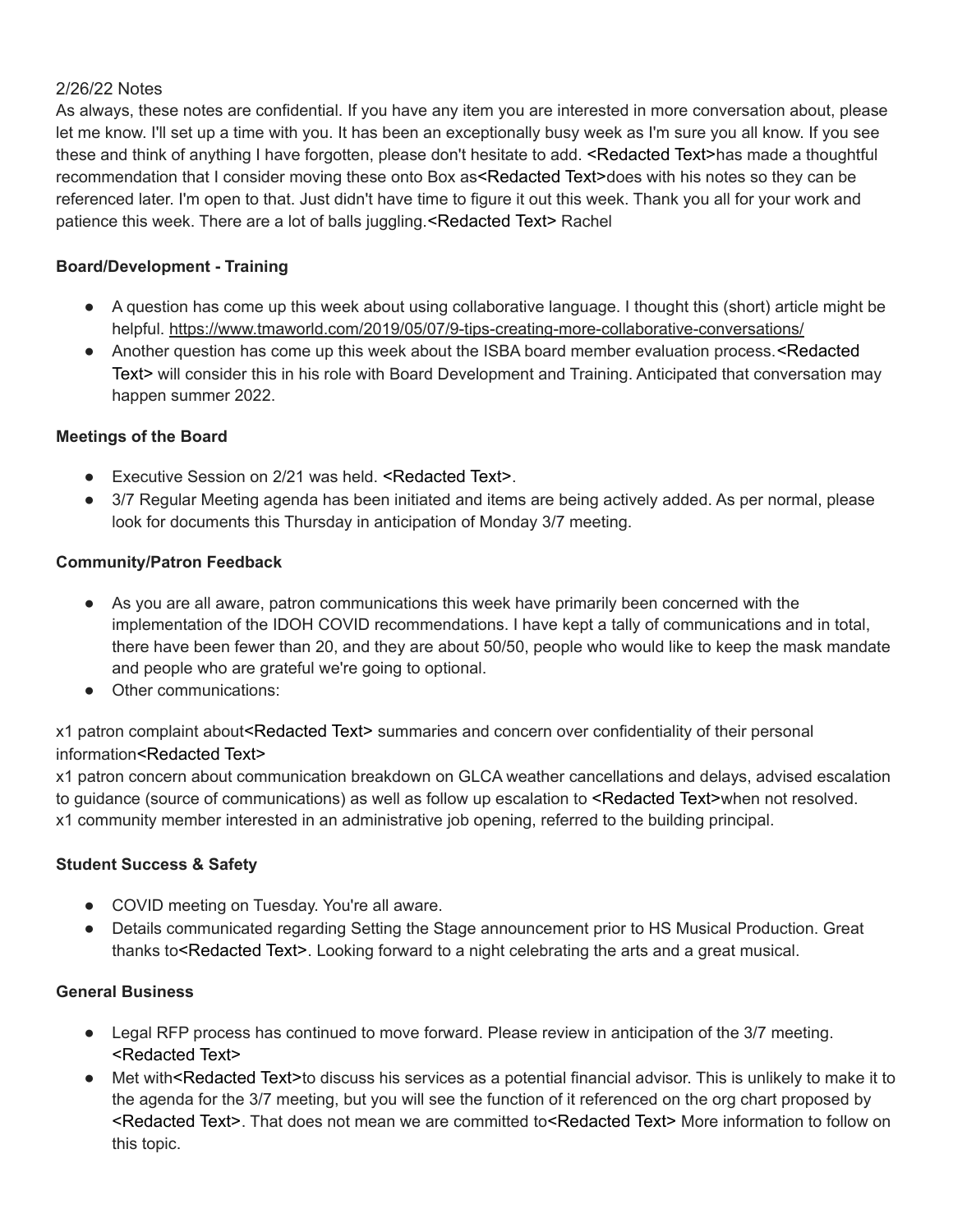- Update from<Redacted Text> that the policy committee did meet and we will see policy regarding distribution of supporting documents in our 3/7 meeting.
- Update: Org charts and job descriptions for Superintendent /Asst. Superintendent. Those are in<Redacted Text>Friday notes this week. We would like to bring the job postings to March meeting if possible so<Redacted Text>can get <Redacted Text> search started, but we do want to make sure everyone's questions are answered and feedback considered, Please send those ASAP.
- Update: Certified and Non-certified turnover report to board is still on track and anticipated in some form for 3/7 board meeting.
- Thanks to<Redacted Text> for asking a great question about communications to families. As of Monday, all board members should be receiving copies of communications sent out to families via Skyward. Let me know please if you did not.
- Scarlet and Grey WLSEF Fundraiser tickets are available for purchase. You should have all received an e-mail. Let me know please if you did not.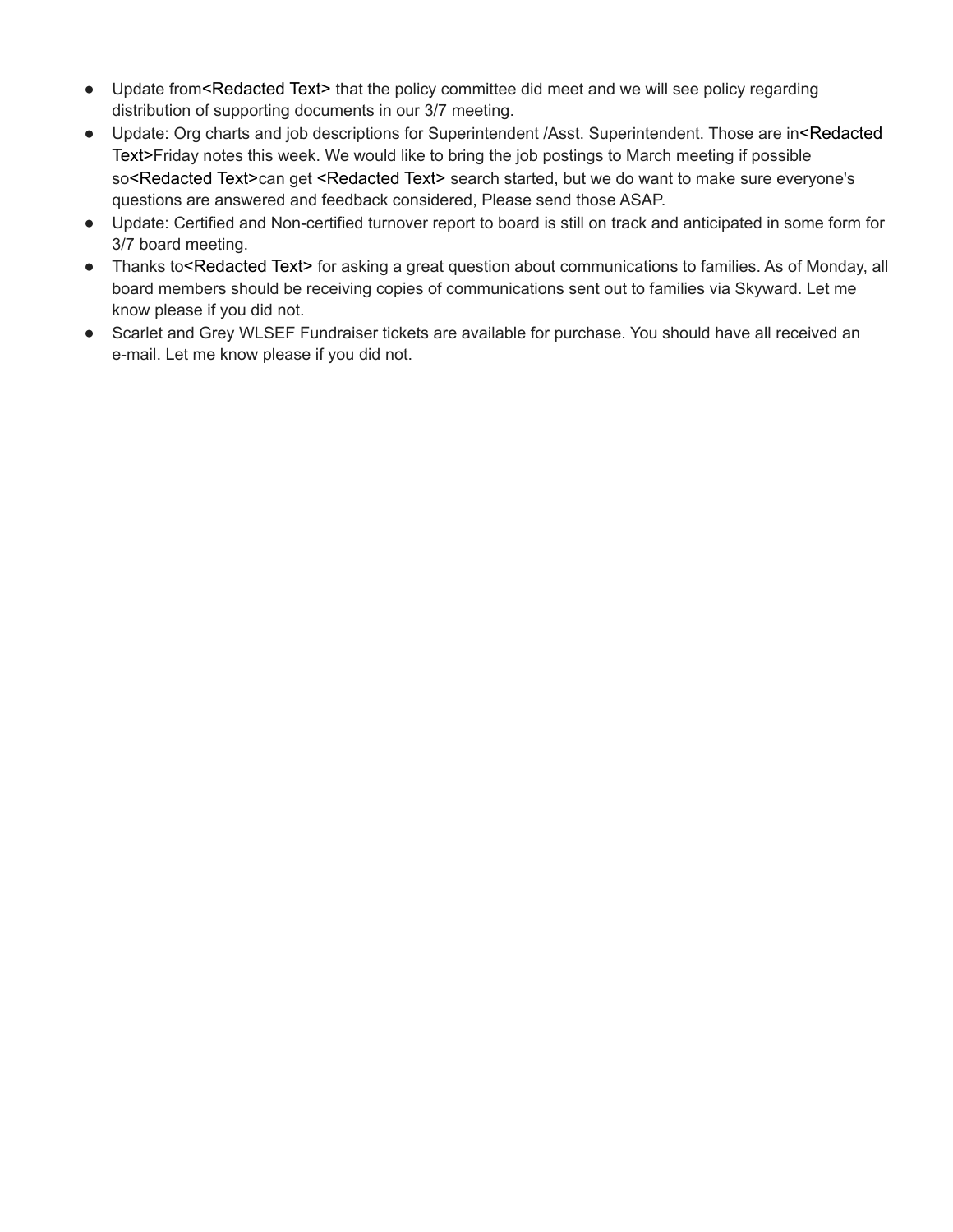## **3/5/22 Notes**

As always, these notes are confidential. If you have any item you are interested in more conversation about, please let me know. I'll set up a time with you. Have a great weekend. I'll see most of you tonight at the musical. Rachel

# **Board/Development - Training**

- An invitation has come from<Redacted Text>for DEI training with <Redacted Text>. Thank you all for responding so promptly to<Redacted Text> The speed and positivity with which you all responded tells <Redacted Text> we value<Redacted Text>and this work in our schools.
- <Redacted Text>

## **Meetings of the Board**

Final agenda for 3/7 meeting was distributed on Thursday and I believe all documents are now loaded in Box. Please let me know if there are any philosophical or content questions. Feel free to send any A/P questions directly to<Redacted Text> with a cc to <Redacted Text>has time to accurately research and respond.

## **Community/Patron Feedback**

- Since last week's notes, I have received an additional 6 messages about COVID/masks, keeping our total at under 30. They remain largely 50/50. The observational data from our principals is about 40% masking at the young grades and about 60% masking at the Jr/Sr. <Redacted Text>
- Other communications: x3 follow up to the three patrons who communicated concerns with me about Faith West location for First Saturday Feedback. All three are very pleased with the change to Fresh Thyme and the board's responsiveness to their concern.
- Two APRA request/request for clarification requiring legal review and admin response.

## **Student Success & Safety**

- COVID meeting on Tuesday. You're all aware.
- Met with <Redacted Text> for details on the dedication of the stage and arts endowment.
- Received an inquiry about eLearning options for snow days and general development of eLearning. Given our academic calendar is set for 21/22 and potential burden on families with childcare concerns, <Redacted Text>will consider this for the 22/23 school year.

- Everything expected this month did make it into the board packet. My great thanks to <Redacted Text>for an incredible amount of work this month. <Redacted Text> expedited work on Policy Committee and everyone has helped to make it happen. If you see<Redacted Text> and have an opportunity to thank<Redacted Text>this is a very dense, very detailed board packet with two people who are both new at the job and picky about precise language. <Redacted Text> has been a rockstar at communications, organization and patience.
- Please note that the org chart in our packet will be available paper copy at the meeting for the benefit of those in attendance to observe our meeting.
- As you are all aware, <Redacted Text>
- Opening meeting for SBOA audit. They are beginning immediately and anticipate concluding by the end of April. Audit period is July 1, 2019 through June 30, 2021. This is a standard audit as required by the state.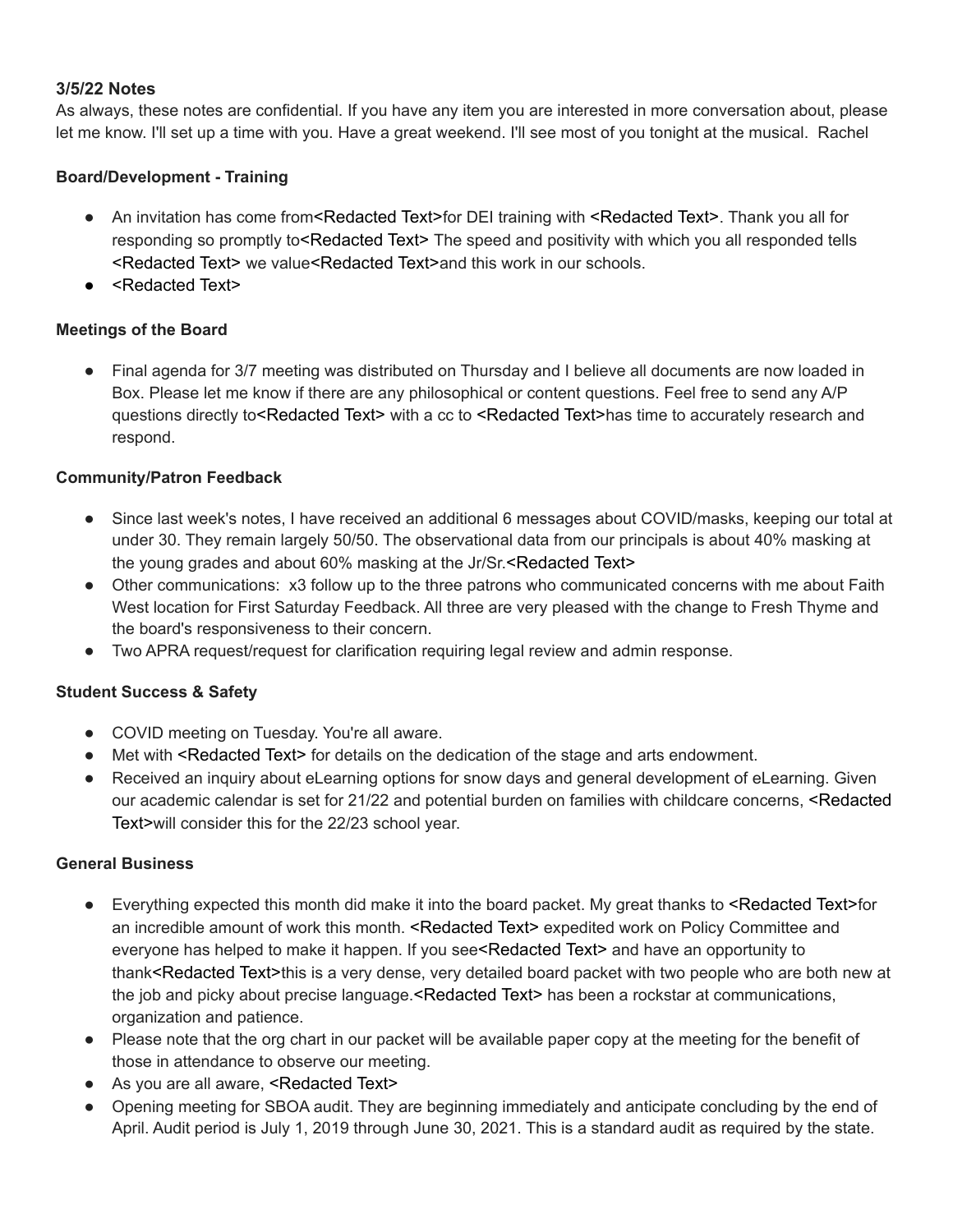Board members are invited to attend the closing report meeting. I will let you know when a date and time is scheduled by the auditors.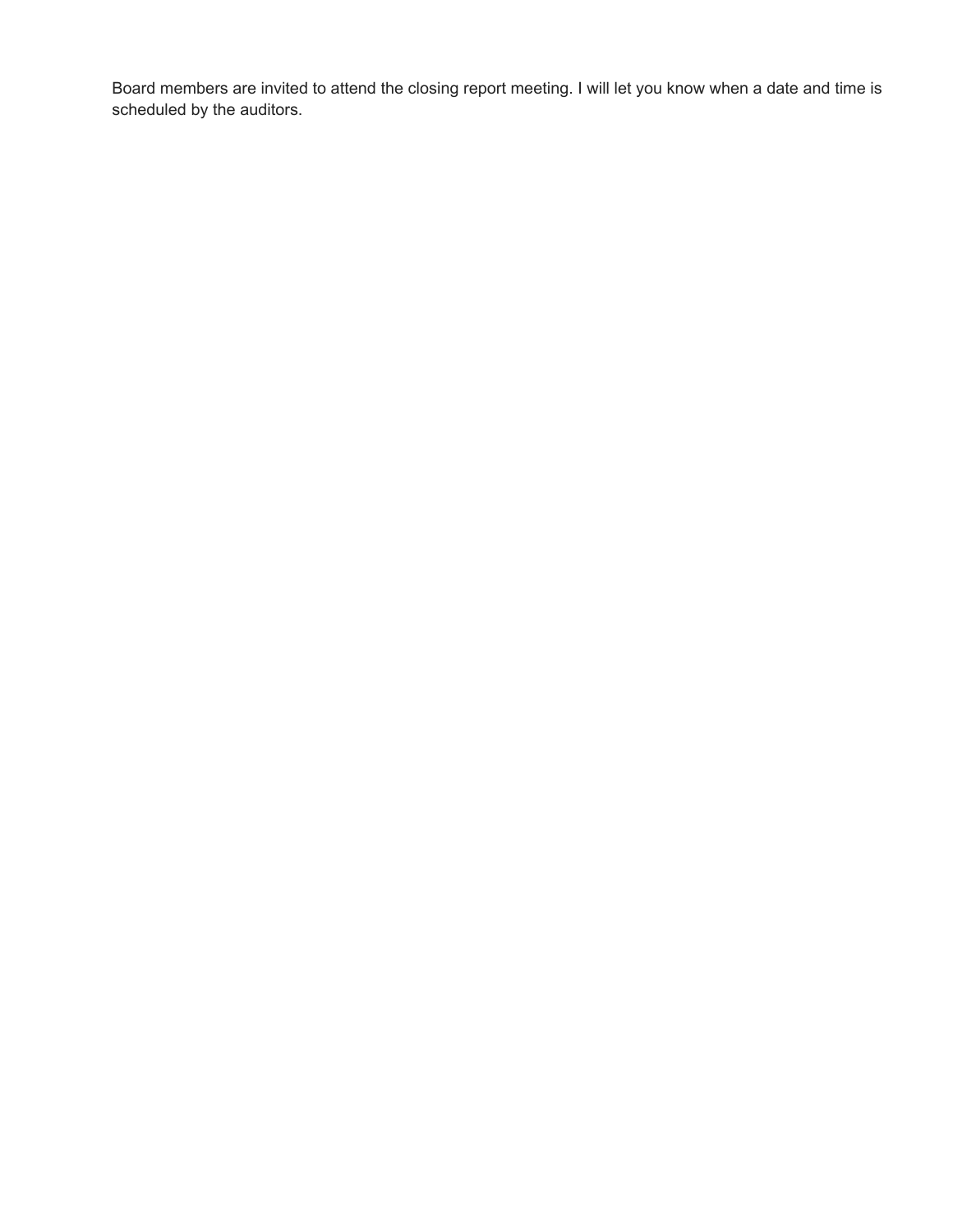# **3/12/22 Notes**

As always, these notes are confidential. If you have any item you are interested in more conversation about, please let me know. I'll set up a time with you. Have a great weekend and spring break. Rachel

# **Board/Development - Training**

- I know that we all have a lot of pressure in our personal and professional schedules. Most of us plan ahead and make reading the board packet documents and asking questions a priority. Thank you for your professionalism and dedication to our schools. Hopefully these weekly notes from me<Redacted Text> help you to stay abreast of what is developing throughout the month. Going forward, <Redacted Text>will see that the board packet is up by midday Wednesday before a meeting. QUESTIONS MUST BE SUBMITTED TO ME NO LATER THAN NOON ON FRIDAY. This is necessary so we have time to get good answers and that all board members have access to the same information.
- Initiated contact with<Redacted Text>at ISBA regarding 'roles and responsibilities of a board member' training for our community. I'll continue to update you when I get a proposal.
- ISBA spring regional meeting registration is open. It will be wonderful to have this educational event in person again. Please communicate your RSVP to <Redacted Text>

## Meetings **of the Board**

- 3/7 regular meeting
- NOTE: RE<Redacted Text> comment regarding the RFP legal process, I read through the laws and our policies and as I'm sure you would expect and are already aware, all of our board members followed all legal requirements and are legally and ethically appropriate to fully participate in their duties as board members. Thank you for your continued patience with this patron's creative thought process. As always, any legitimate concerns with board member behavior and ethics should be sent to me. Should you be concerned with my behavior and ethics it is appropriate to direct your concerns to the other officers and <Redacted Text>
- 4/4 regular meeting agenda not yet initiated but <Redacted Text>and I continue to communicate regularly about upcoming issues.

## **Community/Patron Feedback**

- <Redacted Text>attended first Saturday feedback<Redacted Text>Fresh Thyme seemed to work well. The small space seems to be adequate especially with the small level community participation. The same space is reserved for April.
- Received<Redacted Text> monthly political commentary.
- Participated in the WLSEF/WLCSC dedication of the jr/sr hs stage and 'Setting the Stage' endowment at the musical. Thanks to <Redacted Text>who were also able to attend. Excellent musical performance by our students as well!
- Reminder that this is the last weekend to purchase tickets for the Scarlet and Gray WLSEF event.

# **Student Success & Safety**

● Confirmed viability with individual members of proposed MOU with the WLEA for additional teacher compensation issue. Thank you to<Redacted Text> for his diligence in working through issues on this, and to <Redacted Text> for making our teachers a priority and responding so quickly to my request for conversation this week. We will see this item on the April agenda.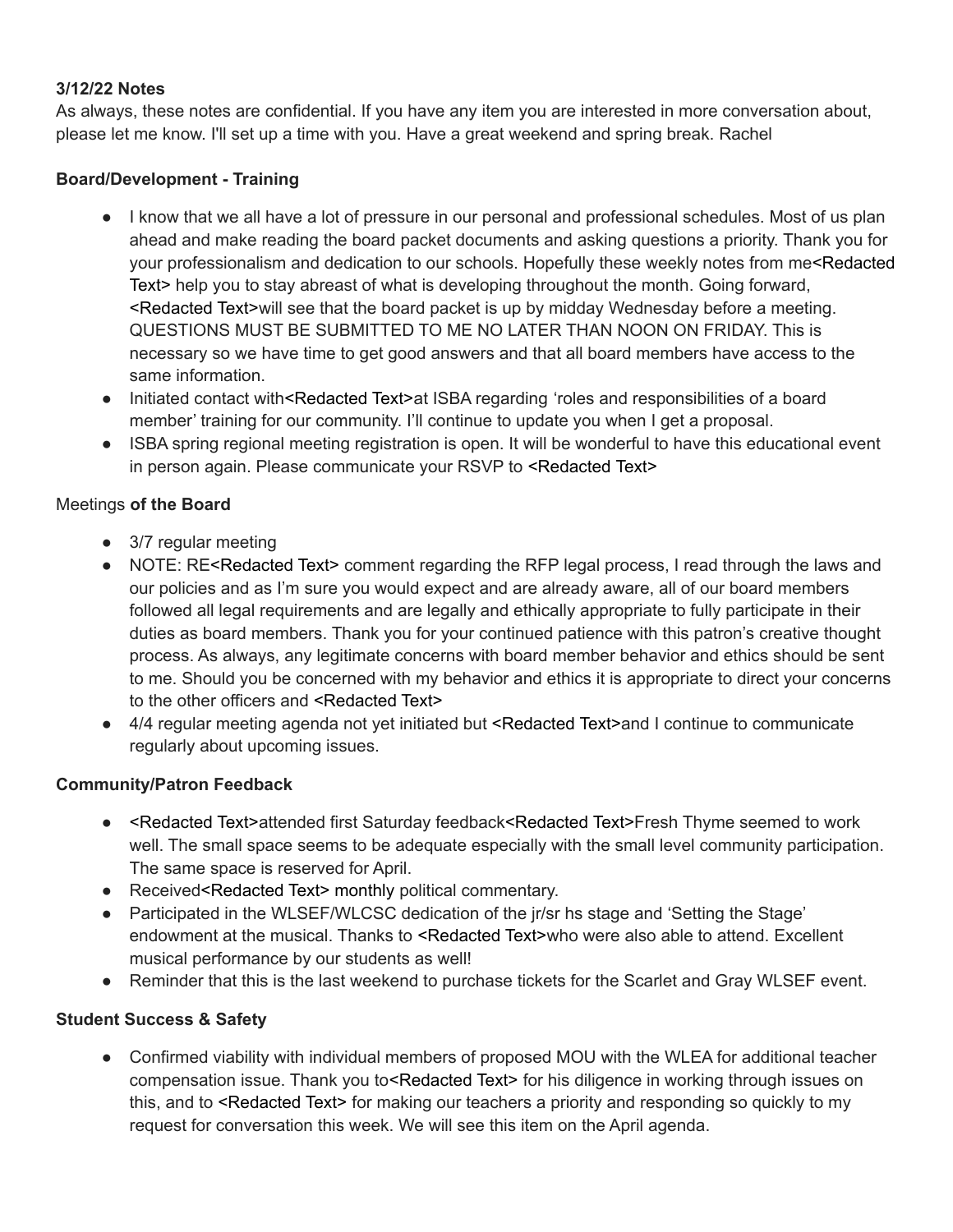• Scheduled to meet via zoom this week with Purdue HDFS faculty member conducting research about adolescent sleep patterns and academic performance.

- Please make it a priority to review the information<Redacted Text> provided this week regarding <Redacted Text>participated in the initial interview with<Redacted Text> several weeks ago. We stalled it a few weeks to prioritize items that came in March meeting, but now really need to be prepared to act with urgency on a vote in April. If you have any questions or concerns, please raise them for discussion as soon as possible.
- Legal RFP is live. Refer to<Redacted Text>will continue to serve as the board members for initial review and will formulate a recommendation to the full board.
- The Asst. Sup't advertisement is posted. The board officers will serve as the board members for initial review and advisement to<Redacted Text>hiring process. We anticipate<Redacted Text>narrowing the candidate field and then bringing to full board in some way. More details will be forthcoming.
- Participated in ISBA President's round table zoom meeting. Excellent insights from other Region 4 boards.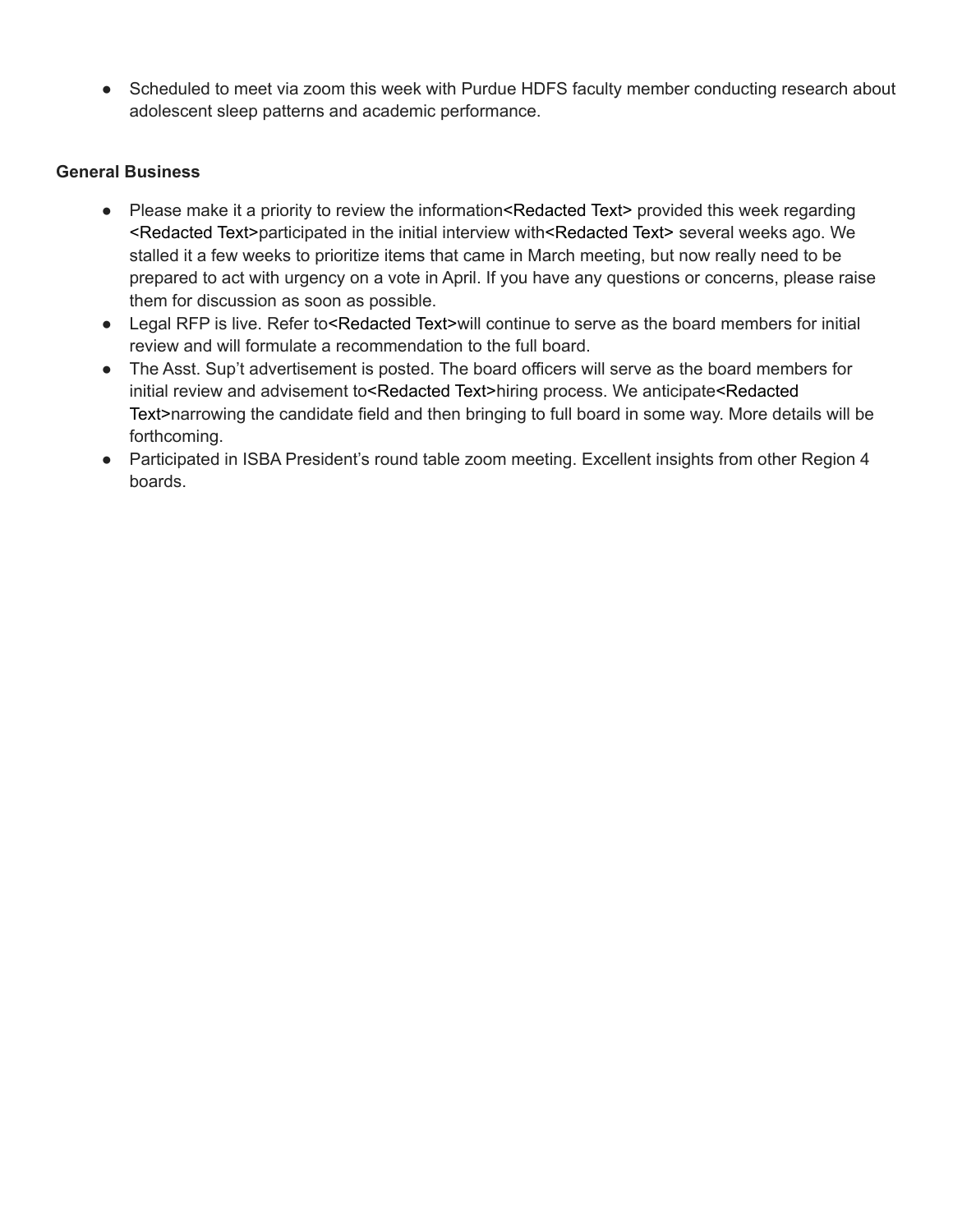#### **3/19/22 Notes**

As always, these notes are confidential. If you have any item you are interested in more conversation about, please let me know. I'll set up a time with you. I hope you had a wonderful Spring Break! Rachel **Board/Development - Training**

● ISBA spring regional meeting registration is open. It will be wonderful to have this educational event in person again. Please communicate your RSVP to <Redacted Text> ASAP.

#### **Meetings of the Board**

● 4/4 regular meeting agenda not yet initiated.

#### **Community/Patron Feedback**

● None received

#### **Student Success & Safety**

● Met via zoom this week with Purdue HDFS (Prof.<Redacted Text> and one of<Redacted Text> research TA's. They are concluding a study on adolescent sleep patterns and academic performance. They are developing questions and were looking for advice and recommendations on obtaining stakeholder feedback. They have an interesting research project but some significant areas of gap on transportation and community/cultural influences. Will be interesting to see how their plan develops. Passing along to you their appreciation for our great schools and a later start time than majority of Indiana high schools.

#### **General Business**

• If you have not already done so, please make it a priority to review the information <Redacted Text>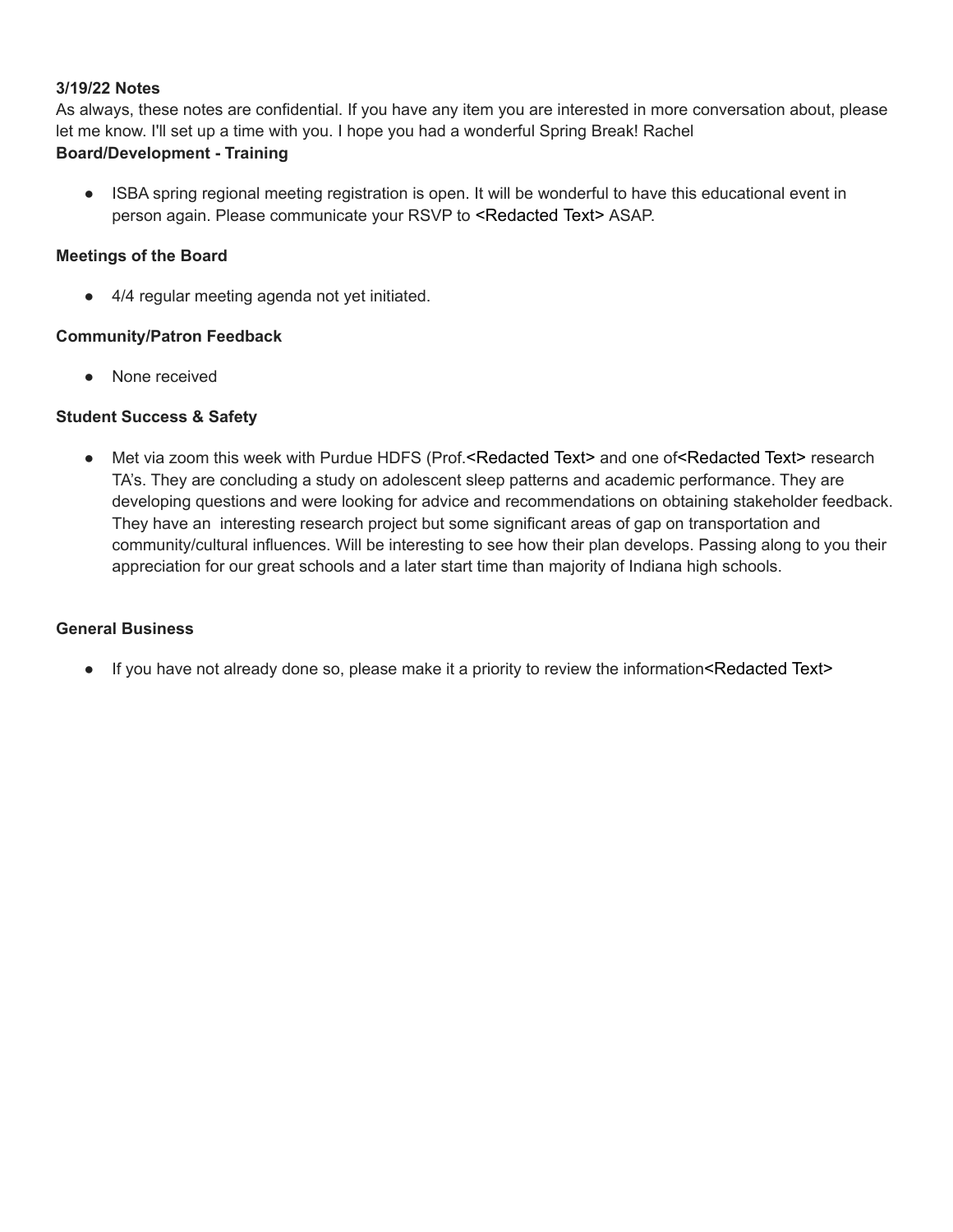## **3/26/22 Notes**

As always, these notes are confidential. If you have any item you are interested in more conversation about, please let me know. I'll set up a time with you. I look forward to seeing many of you at the Scarlet & Gray fundraising dinner tonight. Thank you for all you do to keep students as our focus! Rachel

# **Board/Development - Training**

- Thank you for finalizing the rsvp's to<Redacted Text> for ISBA regional training. I look forward to that on 4/18.
- Reminder we have Diversity Training (Virtuoso Leadership) scheduled for the afternoon of 4/6. You should have received an electronic invitation to that already. Please let me or<Redacted Text>know if you have not.
- Perspective point: As we are all aware, it is important to understand and review our accounts payable. There are some times, however, when we may not know fully about the expenses as they are being incurred. This is not an oversight, it is a necessity. As an example,<Redacted Text>have used the services of<Redacted Text>several times in the past 30 days related to student and teacher matters. We as a board are not informed of those activities because should it become necessary for the board to serve as unbiased in due process proceedings, we cannot already know the details of the situation. In those situations, you should expect that if you inquire regarding the payables, you will not be given any information that could create a bias.<Redacted Text>will NOT disclose the details of the matter. As board chair, I am only aware that they are happening and have no names or details related to them. If you want to understand this better, here is a link to an article by Lisa Tanselle at ISBA that is an excellent overview as it pertains to employees. <https://www.isba-ind.org/uploads/1/1/9/2/119210664/lisatansellewinter2021.pdf>

# **Meetings of the Board**

- $\bullet \quad$  <Redacted Text>will meet on Monday afternoon to work on  $4/4$  regular meeting agenda. As a reminder, central office staff are working hard to try and have the board packet available Wednesday (not yet clear on time). Questions regarding the information shared must be sent to me by noon on Friday. Questions regarding the AP report can be sent to <Redacted Text> directly with a cc to <Redacted Text>and myself. Great thanks to our central office team for their diligent work to prepare excellent information to inform our votes and thanks to all of you for prioritizing the reading of this information in a timely manner.
- First Saturday Feedback is scheduled for April 2nd, 9-10 am @Fresh Thyme Market

# **Community/Patron Feedback**

- One parent question<Redacted Text>Concern responded to and referred to <Redacted Text> and cc'd to WLSEF representatives on the board, <Redacted Text>
- One<Redacted Text> Concern responded to and referred to Administration/<Redacted Text> for resolution.

# **Student Success & Safety**

- Teacher and Student mental health continues to be an issue of priority in our schools (and really in schools across the nation.) I have registered myself for a free training offered through NAMI and our school corporation, Youth Mental Health First Aid. This is a 6.5 hour training that has previously been completed by many of our teachers and is now being offered to parents. An email went out to parents on 3/17 via skyward.
- Here is a link to a CDC report PRE-COVID. <https://www.cdc.gov/childrensmentalhealth/data.html> We know that COVID has created an escalation of these issues across the board. We will continue to see that impact unfold over the coming years.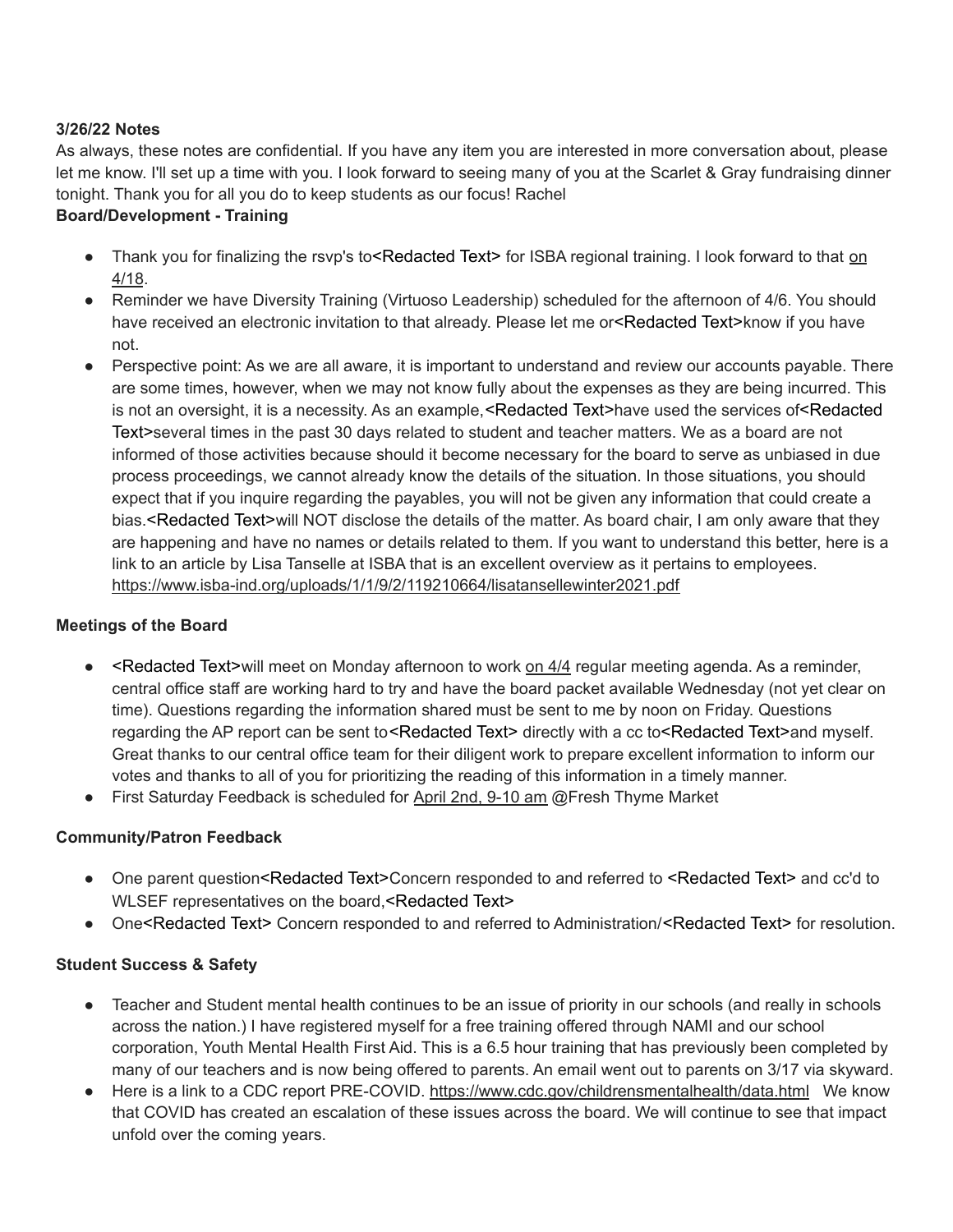• Suicide Prevention Training is being offered by our school corporation again this April. Here is the description sent to parents this week *"QPR (Question, Persuade, and Refer) Training is a practical and proven suicide prevention course. It is a 1.5 hour educational program designed to teach the community about the warning signs of a suicide crisis and how to respond. The training is delivered in person by certified QPR trainers. The school corporation has made suicide prevention a priority in our community. Courtney Murtaugh, the WLIS school counselor, is a certified QPR trainer and will lead this session. QPR is: A universal training, like CPR...something everyone would benefit from knowing. Like we would all be willing to give CPR to someone who couldn't breathe, we should all have the training on how to help someone who is in crisis in a different way. QPR is NOT: Specifically meant for a parent to help their own children, it is to help anyone, even a stranger. It does NOT mean you have to take care of someone on an ongoing basis, only ask if they need help and show them how to get help. All QPR attendee booklets have been paid for by the Parent Councils in all three buildings, thank you Parent Councils"*

If you have questions about either of these trainings, or if you receive any patron questions about mental health, please refer them to the counseling office for their child's building. Staff in every building are really working hard to address mental health concerns in our schools. This is work we rarely hear about because student privacy and dignity is absolutely paramount on these matters.

- Worked with <Redacted Text> to provide some additional information to the board regarding<Redacted Text>and history of background checks.<Redacted Text>
- <Redacted Text>signed the ECA contracts this week. We have many teachers and others in our schools and community who invest in the success of Extra-Curricular Activities in our schools.
- <Redacted Text>met with one prospective legal firm to answer some general questions.
- HB1041 was vetoed by Governor Holcomb this week.<Redacted Text>
- Tentative dates have been set for the first round of Assistant Superintendent candidates.<Redacted Text>has initiated a request to the committee members. The committee will narrow down to finalist candidates and those candidate's resumes and interview comments will be brought to executive session so the full board may give <Redacted Text>their thoughts. While this is ultimately<Redacted Text> decision, <Redacted Text> values our experience and thoughts.
- <Redacted Text> discussed the Robotics Team request for space this week. Please refer to<Redacted Text>. Timing is critical as the team's current lease is expiring. If anyone has any additional questions regarding this proposal, please raise them promptly.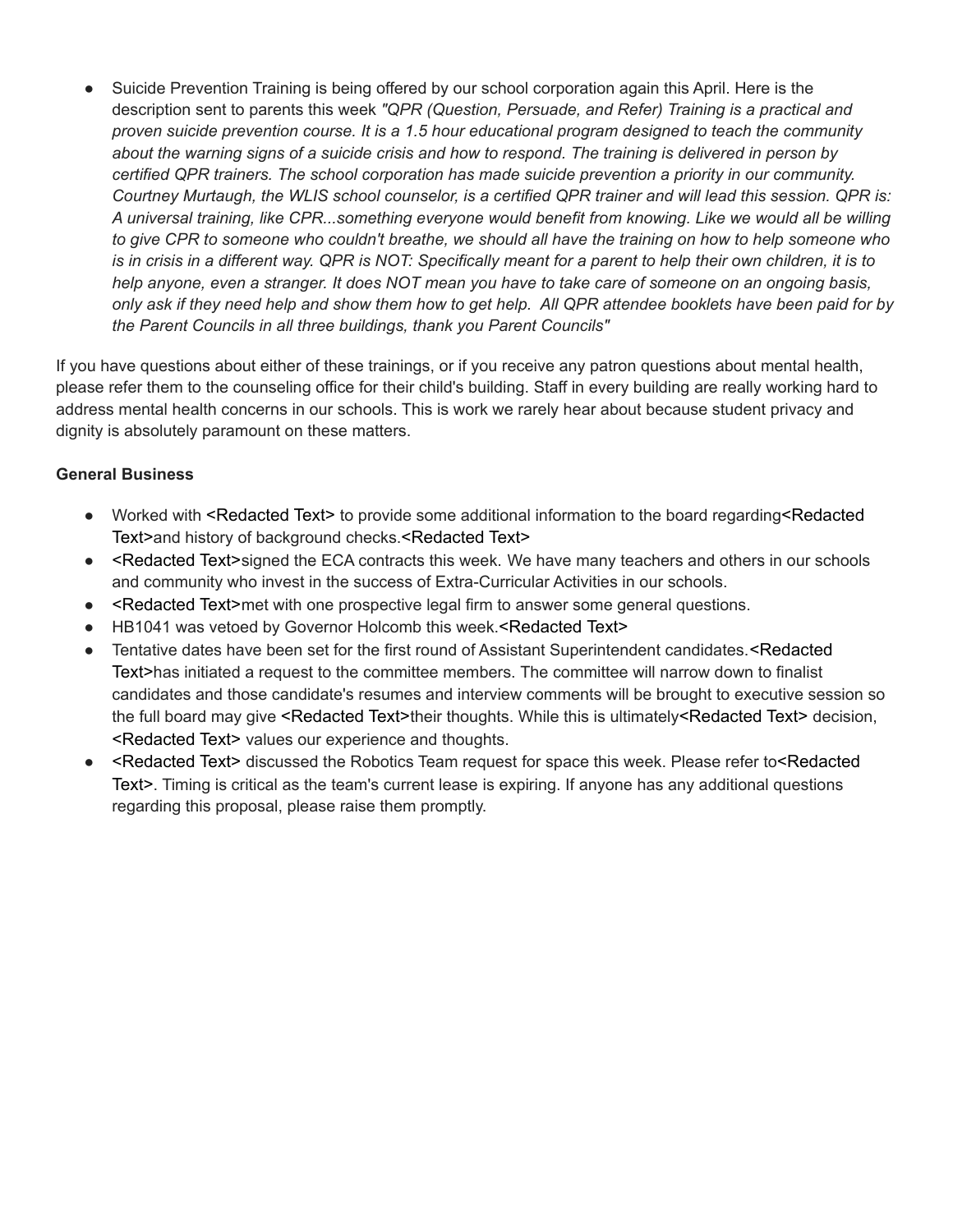#### **4/2/22 Notes**

As always, these notes are confidential. If you have any item you are interested in more conversation about, please let me know. I'll set up a time with you. Thank you for all you do to keep students as our focus! Rachel

### **Board/Development - Training**

\*Upcoming Virtuoso Leadership training 4/6.

\*Upcoming ISBA regional training 4/18.

\*Upcoming Board and Administration Summer Retreat. We're still working on finding a date that is suitable. Thank you for responding to <Redacted Text> doodle polls. Just as a clarification, this is a four hour retreat, with central office and building administrators as well as board members, facilitated by an outside consultant. As a forward looking, collaborative process, It will look a little different than previous retreats that have been just board and central office and were geared towards training.

\*Met with <Redacted Text>regarding 4/4 Regular meeting agenda development

\*Development of board members training related to <Redacted Text>

Community/Patron Feedback

\*concern x1 regarding planning for <Redacted Text>referred to administration.

\*First Saturday Feedback today 9am. Notes will follow per usual. I am not scheduling additional sessions beyond May at this time. It is my thought that we take the summer off and revisit the conversation at board retreat in full context of community council etc. it is important that our opportunities for community feedback be productive, open, student success focused and politically neutral. They cannot not be received in any way as campaigning. I have discussed this with most of you and am open to more discussion. Please contact me with thoughts.

#### Student Success & Safety

\*Received a board member question about math placement process at the jr/sr hs and am responding here for the benefit of all. This has not yet been on our agenda because there is not anything to report. The existing practices in our schools to accurately assess, place and instruct students in all academic areas remains the same and any complaints or concerns regarding a specific student's assessment, placement or instruction should be directed to the normal escalation pattern => teacher, department head, guidance (counseling), building administrator, escalating to<Redacted Text> if needed. It bears repeating, the school board and/or individual members do not, in any situation, tell teachers how to teach. It is not our authority. In our role as board members, it IS our authority to set mission and policy, to hire a superintendent who is compatible with the mission, and to work collaboratively with our superintendent to set expectations and to resource them correctly to do their job.<Redacted Text>We have acted with immediacy to fill that need and have ensured the job duties for that role have very clearly included curriculum. This is the "something" we are doing about the math assessment, placement and instruction question, in the correct role of a board.

## General Business

\*Assistant Superintendent interviews will begin mid-month. <Redacted Text> \*Continue to work with<Redacted Text>at ISBA regarding prospective board member academy. \*Working on update/information to the board about conclusion of Pine Mesa<Redacted Text> contract. \*Continuing to track RFP legal responses. This is being prioritized behind Assistant Superintendent search for action,<Redacted Text>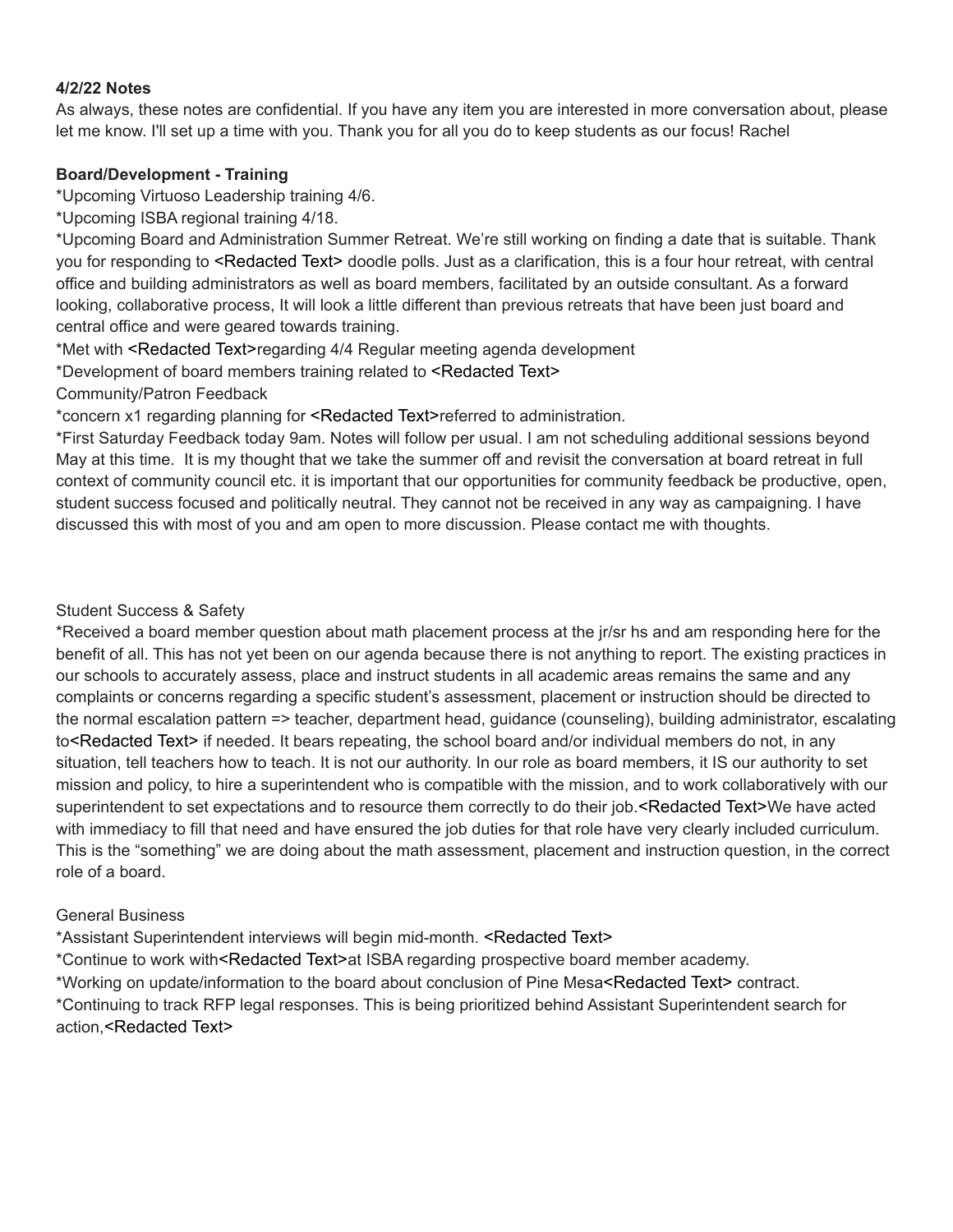### **4/9/22 Notes**

As always, these notes are confidential. If you have any item you are interested in more conversation about, please let me know. I'll set up a time with you. On a personal note, thank you to those who inquired about my <Redacted Text>

Thank you for all you do to keep students as our focus! Rachel

### **Board/Development - Training**

\*Thank you all for your participation in Virtuoso Leadership training 4/6. It was important to provide unified support of <Redacted Text>or our schools. As a reminder you can stay abreast of <Redacted Text>work in our schools on a routine basis by reading <Redacted Text> weekly updates. Link here:

<https://sites.google.com/wl.k12.in.us/wlcsc-dei-task-force/weekly-updates>

\*Reminder Upcoming ISBA regional training 4/18 for those of us who have registered.

\*Upcoming Board and Administration Summer Retreat. As noted in <Redacted Text>, that will be August 3rd from 5-9 pm. It will include a meal. Location TBD. Just as a clarification, this is a four hour retreat, with central office and building administrators as well as board members, facilitated by an outside consultant. As a forward looking, collaborative process, It will look a little different than previous retreats that have been just board and central office and were geared towards training.

\*<Redacted Text>

## **Community/Patron Feedback**

\*While I typically list x number of community feedbacks pro/con on various issues in this space, I believe we 1) have all received individual feedback this week 2) the negative feedback communications that contained questions have been sent to the full board and you have been copied on my subsequent responses on behalf of the board and 3) while I have also received a very significant number of communications with positive feedback, I am certain that those numbers are skewed because the senders were personally positively biased in their view of me and did not contain questions, so are not relevant to the work of the board.

\*First Saturday Feedback April.<Redacted Text>kindly took notes and sent them to me for distribution. I hope to do that yet this weekend. My apologies for the delay. <Redacted Text>

\*received community and board member concerns with<Redacted Text>Forwarded detail to legal counsel for review.

\*received notification of a filing to the Public Access Counselor <Redacted Text>

\*received records request<Redacted Text>

\*received and responded to x5 questions regarding transportation<Redacted Text>

\*Sent thank you notes<Redacted Text> on behalf of the board who went above and beyond collaborating on the bell schedule/club conversation presented at the meeting.

## **Student Success & Safety**

\*<Redacted Text>

\*Thanks to <Redacted Text> and those who were able to attend the Wall of Pride reception to represent the board. <Redacted Text>it sounds like it was a wonderful celebration. WLSEF has posted numerous images from the WOP event yesterday in the school on their social media accounts if you would like to see more.

\*Signed diplomas for the class of 2022. Please "save the date" for graduation Friday May 27th, Berberian Gymnasium at 7:00 pm

## **General Business**

\*Assistant Superintendent interviews will begin mid-month.

\*As announced at our meeting, <Redacted Text> at ISBA has responded to our request to host a prospective board member academy. More details to follow.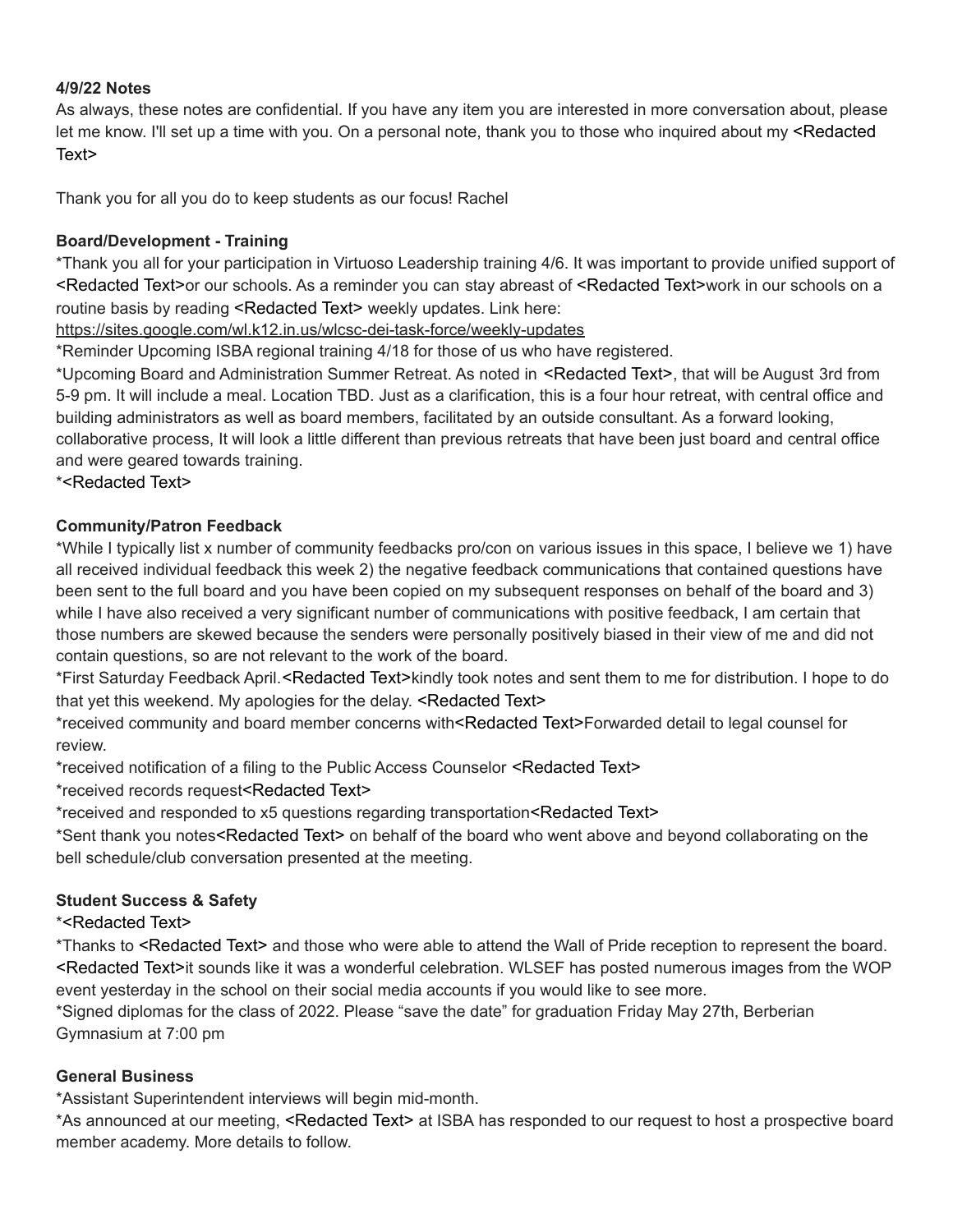\*Working on update/information to the board about conclusion of Pine Mesa (<Redacted Text>) contract. I had hoped to provide detail in today's notes, however, with the high volume of other communications this week, I did not get my questions for specific numbers to<Redacted Text>t until Thursday. I have asked for a comprehensive amount of information so we are all working with the same information and feel equally informed. This should be in next week's notes.

\*Continuing to track RFP legal responses. This is being prioritized behind Assistant Superintendent search for action, but as a general update we will have a nice number of firms to consider.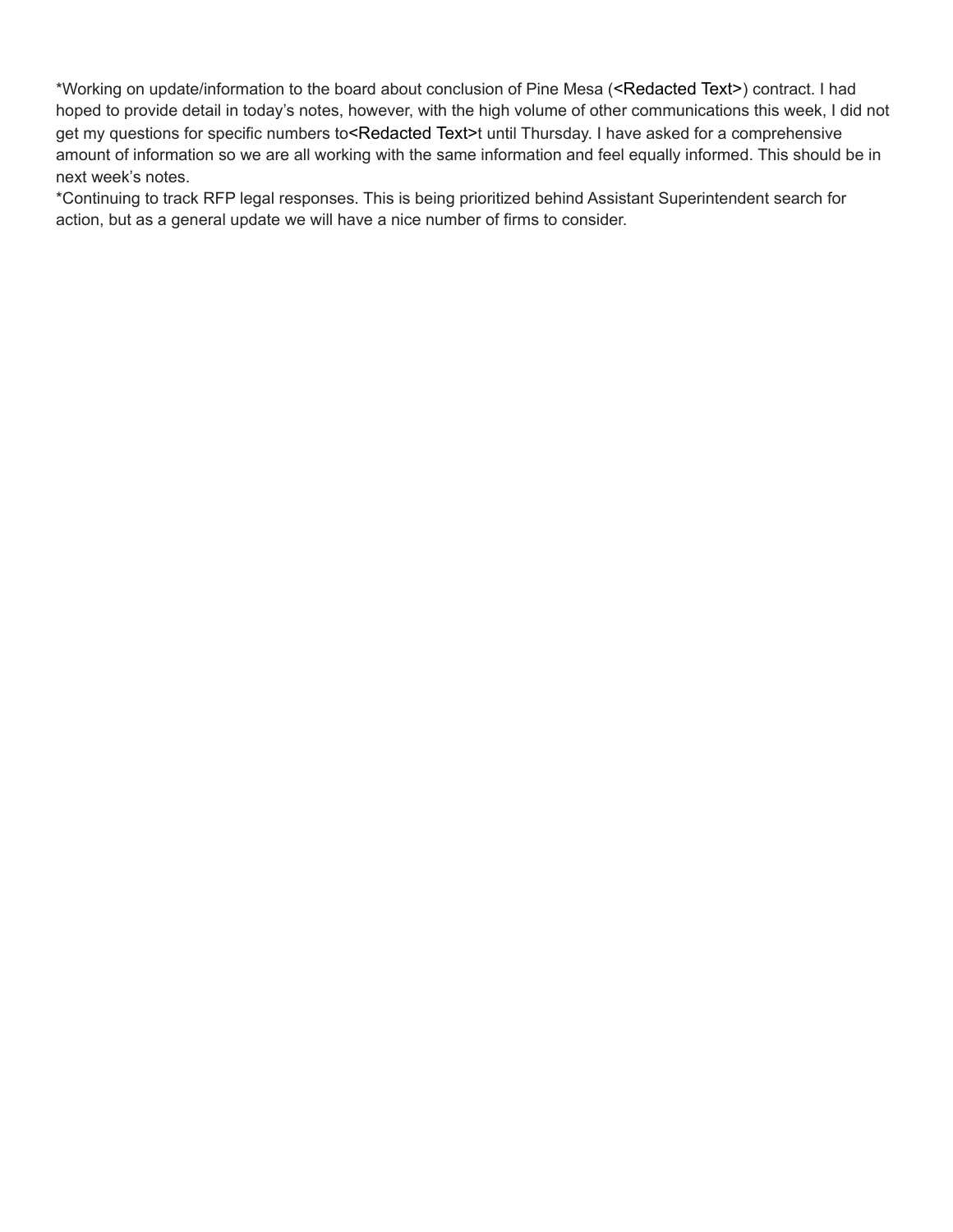#### **4/16/22 Notes**

As always, these notes are confidential. If you have any item you are interested in more conversation about, please let me know. I'll set up a time with you. You are also always welcome to add comments to these notes if you have additional resources that would benefit the board. Thank you for all you do to keep students as our focus! Rachel

## **Board/Development - Training**

- Reminder, ISBA regional training on 4/18 for those who registered.
- Submitted video without commentary from 4/4 Regular meeting of the board to<Redacted Text> at ISBA asking her to review beginning at 1:40 and provide objective feedback. After that feedback, spoke with <Redacted Text>for an hour on Friday regarding the detail of<Redacted Text> comments as well as overview of the legality of the communications and process of these notes and other board communications. <Redacted Text>
- As a reminder, we do have policies specific to harassment and board member conduct. (Refer to Bylaws) Should any one of us have concern regarding board member conduct, we are obliged, and I encourage, you to report your specific complaint so that it can be addressed. If that concern involves anyone other than the board chair, it should be directed to the board chair. If that concern involves the board chair, it should be directed to the board officers.
- I did not hear from many of you <Redacted Text>Given lack of interest from board members, I will share that information as it becomes available and then we can revisit the decision about participation. <Redacted Text>
- <Redacted Text> completed virtual training with ISBA "Making the Most Out of Your Meeting's Public Participation" on Monday evening. It was a very informative meeting. I have not yet located the recording for it, but will share it. We do currently exceed the criteria for public comment as required by the new law in place on July 1. There are some interesting ideas for tweaking what we do that bear further conversation, it may be most beneficial to first direct this to policy committee to see first if our policy lines up (we believe it does).

## **Meetings of the Board**

- 5/2 Regular Meeting agenda not yet in development.
- First Saturday Feedback is scheduled for May 7, 9-10 am @Fresh Thyme Market. Thank you to those who responded. This will be our last scheduled First Saturday Feedback.
- Thanks to the hard work of the Policy Committee,<Redacted Text>we have a sizable number of policies to work through for the May meeting. As you know, this updating work was backlogged because of the superintendent transition. It is worth noting that many of these policies are essentially the same policy, but appear in multiple sections as they affect different employment groups. These have been provided well in advance of the meeting as they are available through committee so we all have time to read them and offer any edits you might see prior to our meeting. This is a very labor intensive process. Thank you for making time to read early for efficiency.
- There has been a question raised by two board members about an inability to hear all members voting in meetings. I reviewed clips of two recent meetings and it is not at all clear that all members votes are clearly indicated with just a verbal response. To address this concern, I propose that I should change my language slightly when asking for a vote, to say "All of those in favor of the motion, please raise your hand and leave it raised while the vote is tallied." then once that vote is recorded, I will similarly call for the "Nay's". Members would still be welcome to respond with a verbal "Aye/Nay" but it would be your hand raising that would signify your vote. I will give a verbal report of the outcome so someone observing our meeting with visual impairment would remain informed. The hope here is to allow votes to be accurately recorded while trying to be efficient. The other option would be to role call votes on all items, but as you know, that would be very time consuming. Please give me your feedback.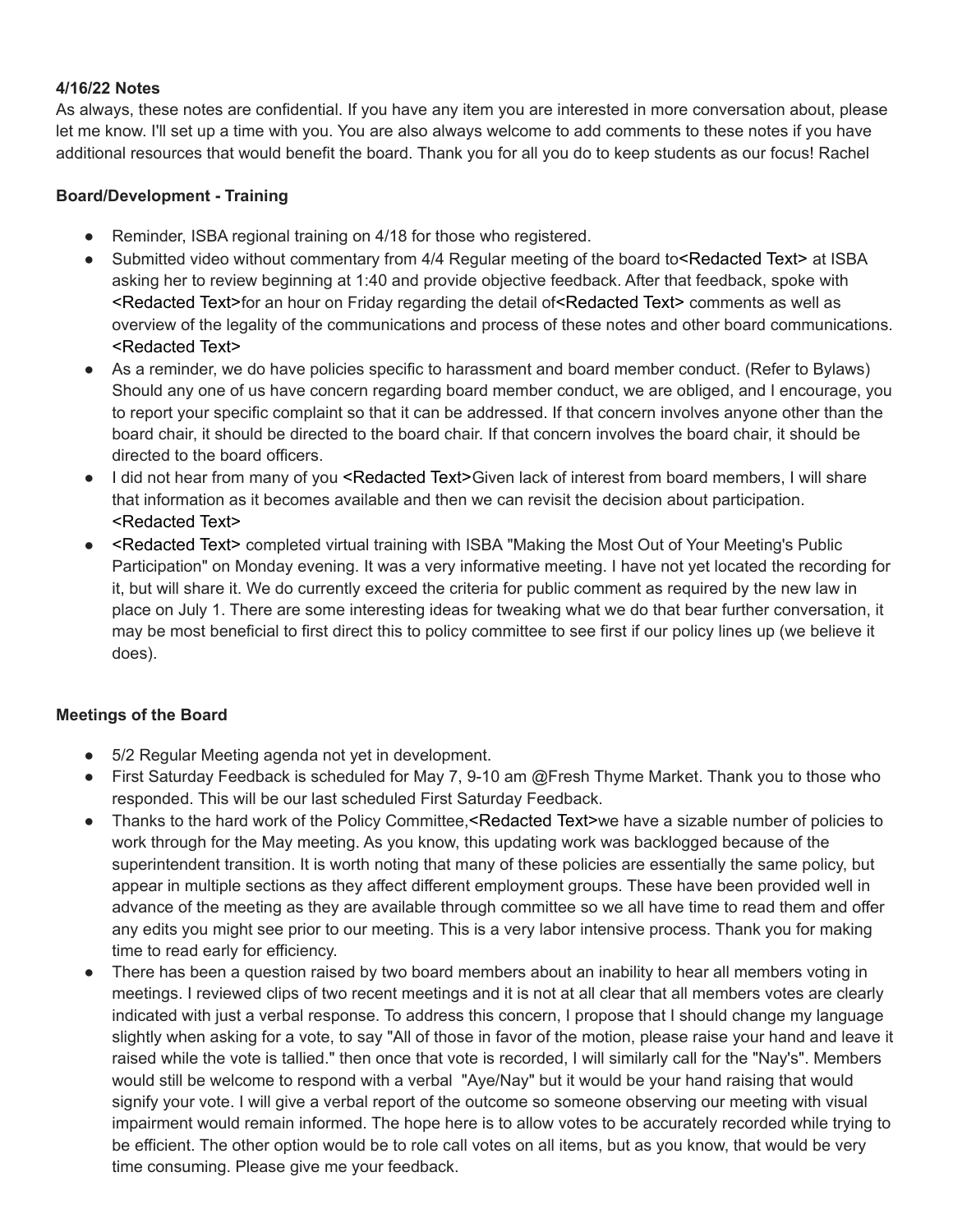## **Community/Patron Feedback**

- x1 parent concerned with board meeting schedule and communication<Redacted Text>cc'd to the board. The setting of the calendar for our meetings is going to be an issue for discussion in the coming months. I suspect June. Please let me know if you want to see it pushed to May. June is just my thought right now for trying to balance the volume of work per meeting.
- x1 patron regarding <Redacted Text>cc'd to the board.
- x1 patron concerned with Asst. Sup't search. <Redacted Text>cc'd to the board.
- x1 parent regarding an injury<Redacted Text>referred escalation to <Redacted Text>.
- x1 former consultant with questions regarding closure of contracts.

## **Student Success & Safety**

● Received an update from<Redacted Text>

## **General Business**

- Media connections/<Redacted Text> onboarding plan. At member <Redacted Text>recommendation, proactive establishment of media relationships. I contacted<Redacted Text> to make connection between <Redacted Text>establishing similar connection with<Redacted Text>
- I have spoken with many of you over the past few weeks about the possibility of assigning school corporation emails to board members and conducting only board business on those emails. There are pros and cons, but seems to be general support developing for it. Please continue to consider this and provide feedback.
- Assistant Superintendent Interviews will occur this week. Please refer to<Redacted Text> has established a process for this and outlined it thoroughly <Redacted Text> It is very important to note, this process is entirely different than the process we completed for the Superintendent search. The board bears responsibility for the superintendent search. The superintendent bears responsibility for the search and hire of employees of the school corporation.
- Scheduled to meet with <Redacted Text> on Tuesday.

<Redacted Text>**has provided a detailed summary of** <Redacted Text>**Here is a link.** [<](https://app.box.com/s/lw1hh9ve3poh6milwjmiv51qzy37moal)Redacted Text>**has also provided me with copies of all of the backup documentation. I asked** <Redacted Text>**for this level of detail so that every board member has an equal opportunity to understand the timeline and finances for** <Redacted Text> **work with our corporation. I am very grateful to**<Redacted Text> **exceptional work. It is very important to note that:**

**a**<Redacted Text>

- **b)**<Redacted Text>
- **c)**<Redacted Text>
- **d)** <Redacted Text>

**Please review**<Redacted Text>**summary notes and direct any questions or comments to me. Thank you.**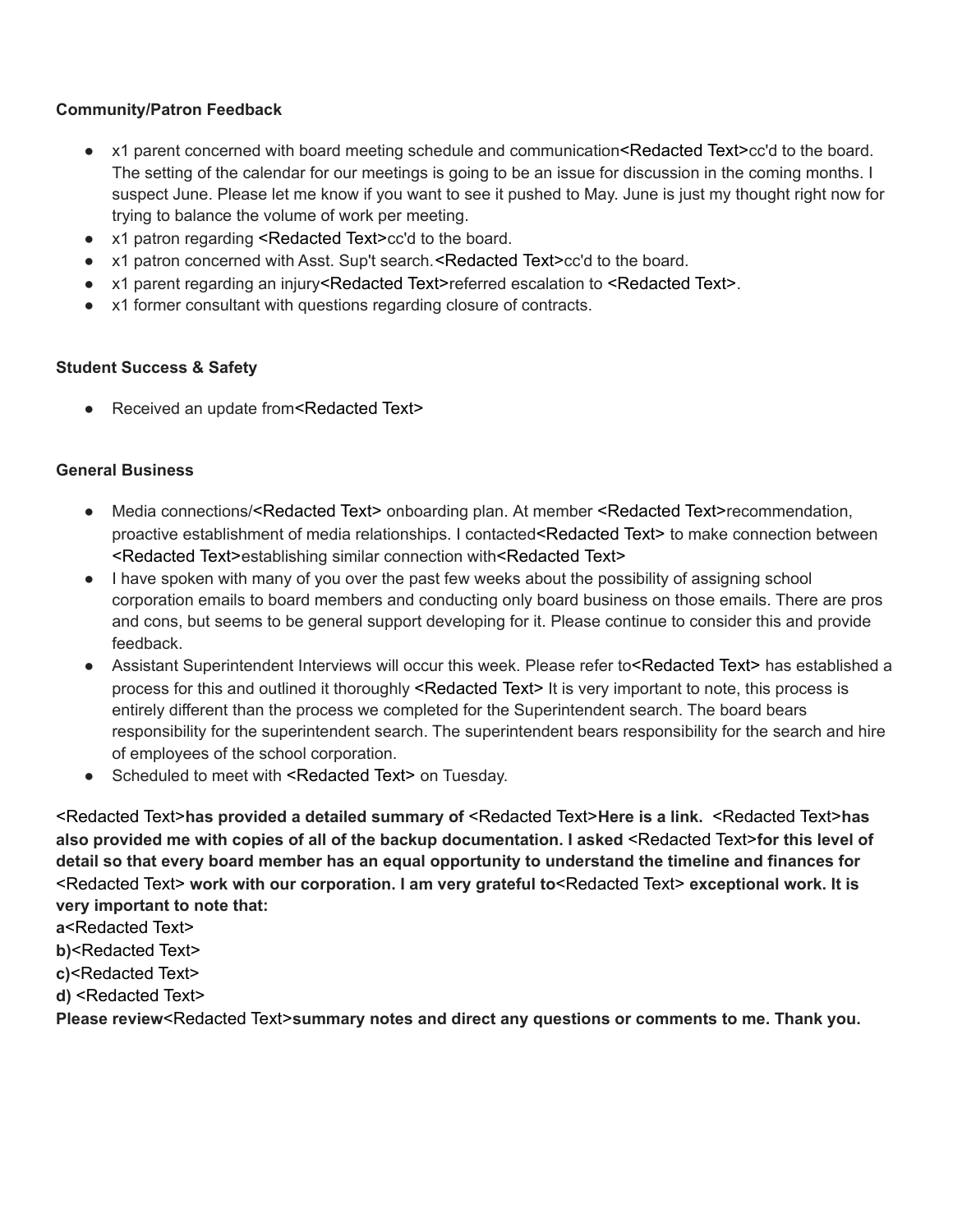### **4/23/22 Notes**

As always, these notes are confidential. If you have any item you are interested in more conversation about, please let me know. I will set up a time with you for a conversation. You are also always welcome to add comments to these notes if you have additional resources that would benefit the board. Thank you for all you do to keep students as our focus. Rachel

### **Board/Development - Training**

- ISBA regional training on 4/18. Thank you for attending.
- Spoke with <Redacted Text>at ISBA on Monday, discussed our board practices in development and recent communication issues we have had as a board. It was<Redacted Text> observation that our combined experience level and level of training is very high compared to many other school boards and we are highly effective overall as a board<Redacted Text>did not feel any additional training was necessary at this time. <Redacted Text> encouraged me, and I will share that encouragement with you, to continue doing the work of our board. and to continue as best as we are able to keep our focus on students and not allow a vocal minority in our community to distract from that important focus.
- Proceeding with planning to host prospective board member training for Region 4. Anticipated week of 6/13.
- We all received an email from ISBA on Monday evening (while we were at the regional meeting!) <Redacted Text>also forwarded that link to the ISBA "Making the Most Out of Your Meeting's Public Participation" that<Redacted Text> attended and mentioned last week. It is an hour long. To be clear, we believe we are already exceeding the new law, but it's always a good idea to consider if it is time to make any adjustments. Please take time to listen to the training and consider the concepts regarding public comment.

## **Meetings of the Board**

- 5/2 Regular Meeting agenda not yet in development.
- First Saturday Feedback is scheduled for May 7, 9-10 am @Fresh Thyme Market. <Redacted Text>
- I have received feedback from nearly all members regarding the raising of hands for vote and we will proceed with that method in May meeting and see if it alleviates concerns.
- Executive Session scheduled for Thursday April 28th at 6:00 pm at central office. Thank you all for your timely responses.
- Schedule of Board Meetings. As you are aware, our current schedule ends with July; To best serve students, it is our practice to schedule our meeting dates around the academic calendar. <Redacted Text>have both consulted with different city representatives regarding our meeting dates. I have also heard from several of you and we have received communications from 5 different community members regarding the meeting schedule. I offer you three options to consider:

1) leave meetings as they are currently scheduled first Monday of the month at 6:30 pm. understanding that interested patrons will need to choose between our meeting and the WL City Council meeting. 2) leave meetings as they are currently scheduled first Monday of the month, but change the time to 7am. This does not conflict with any other community meetings and allows our central office staff to continue their most efficient schedule. It would mean shifting timing of Way to Go awards.

3) shift meetings to the second Monday of the month, which would require our central office staff to do shifting/shuffling of their work, but it can be done.

Please consider these three options and their implications on your personal productivity and schedule. We can discuss this at our next regular meeting of course, but I am trying to provide everyone an opportunity to consider their own schedule, when they can both meet and prepare to meet, and offer any other ideas. Scheduling is difficult for each of us for various personal and professional reasons. I understand a desire to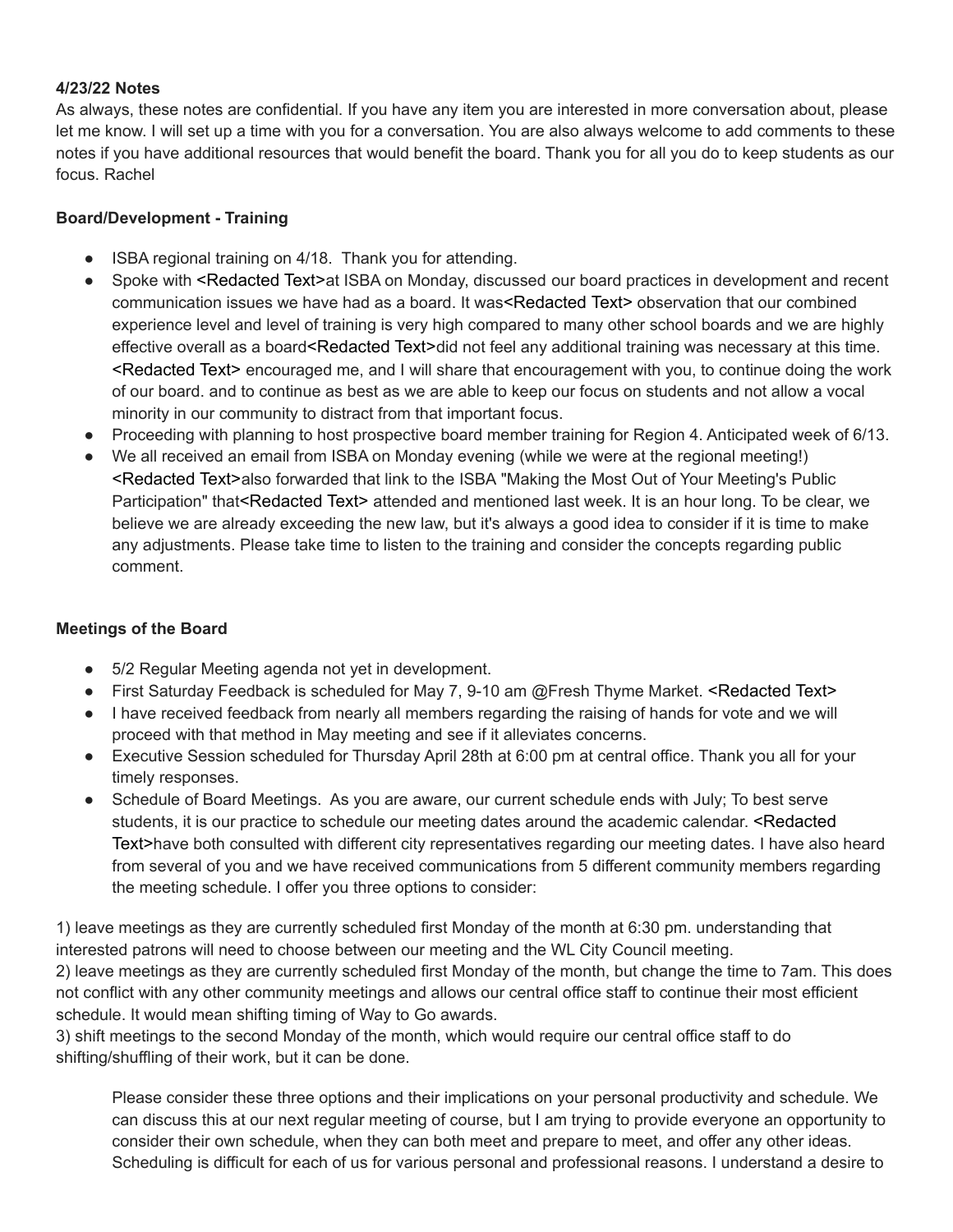please everyone in the community, and please remember that we do offer recorded livestream for any not able to attend, but as a first priority, we must make sure all of the people who HAVE to be in the room can be in the room. Thank you for your consideration.

## **Community/Patron Feedback**

- x1 patron<Redacted Text> cc'd to the board.
- x1 patron<Redacted Text> regarding update on legal RFP. cc'd to members involved in search. Update to board on progress expected in May meeting.
- Received Public Records Request<Redacted Text>for all of 2019 accounts payable. This is a request for excessive content and represents a great deal of work for central office staff to redact and provide. The request will be honored, but may take up to 45-60 days to allow<Redacted Text>to do<Redacted Text>work as a priority and also for legal review.

## **Student Success & Safety**

Board officers engaged in communication with<Redacted Text>regarding masking on busses.<Redacted Text>

- <Redacted Text>
- Based upon conversations with members, school board members may request a WLCSC email if they desire one. It will not be mandated. If you would like a WLCSC email, please contact me at your earliest convenience. For the sake of efficiency, I will gather a list and send that to our central office staff at one time, rather than individual requests. Whichever email you choose to use for board business, please use it consistently.
- Received a request<Redacted Text>
- <https://go.boarddocs.com/in/wlcs/Board.nsf/Public?open&id=policies#> This link will take you to our policy regarding public records if you are not already familiar with it. To be very clear, we are not under any legal obligation to provide personal text messages between board members. That said, beyond simple logistical communications, it is good board practice to pick up the phone and call myself, central office, or other board members with any questions or comments regarding board business.
- Assistant Superintendent Interviews occurred this week. <Redacted Text> is working hard for May meeting if possible to do so;<Redacted Text> would like to make sure we can transition the new person by July 1 both for our our benefit and out of courtesy to other districts.
- Closure of Pine Mesa<Redacted Text> contracts. Thank you to all who concurred that all info presented regarding the history with <Redacted Text>exactly matched your recall. Having received no additional questions, I have asked<Redacted Text> to proceed with final payments to<Redacted Text>. You will see that divided evenly on May and June payable reports.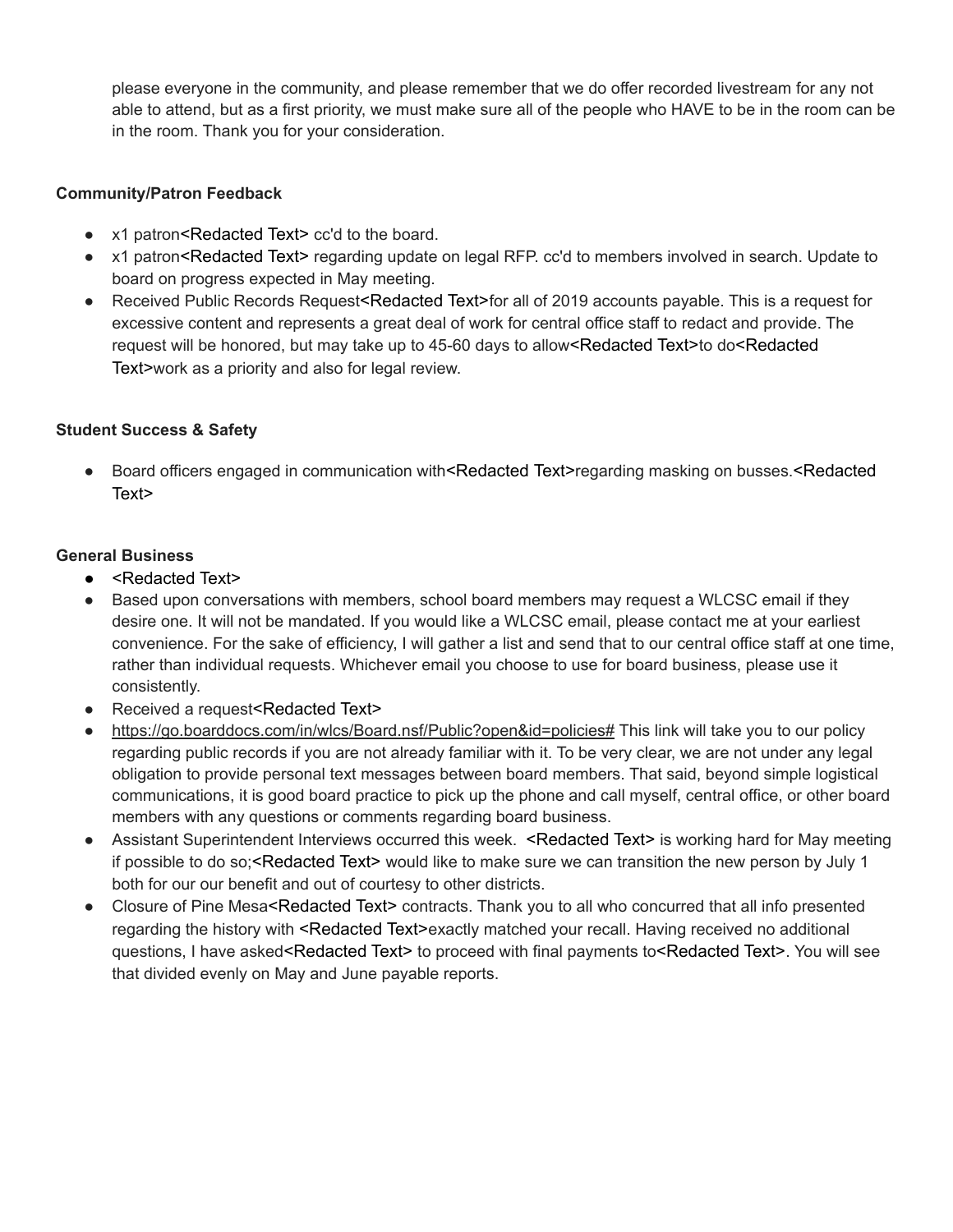### **4/30/22 Notes**

As always, these notes are confidential. If you have any item you are interested in more conversation about, please let me know. I will set up a time with you for a conversation. You are also always welcome to add comments to these notes if you have additional resources that would benefit the board. Thank you for all you do to keep students as our focus. Rachel

#### Board/Development - Training

- Proceeding with planning to host prospective board member training for Region 4. Anticipated week of 6/13.
- Reminder, we anticipate a board conversation at some point, perhaps around the board retreat or other training, with regard to public comment at meetings and if we need to modify our process. Please review training materials provided last week and consider your questions/thoughts regarding this topic. We have confirmed that we are currently working well above the new laws in place on July 1, so there is not an immediate urgency to the conversation. I just want you all to be aware that despite our current focus in other areas, it has not been dropped.

#### Meetings of the Board

- 5/2 Regular Meeting agenda and packet has been distributed.
- First Saturday Feedback is scheduled for May 7, 9-10 am @Fresh Thyme Market.
- Executive Session was held Thursday April 28th at 6:00 pm. <Redacted Text>
- Schedule of Board Meetings. As mentioned last week, this has appeared on the May meeting agenda. The plan is to discuss our preferences and give feedback, then<Redacted Text>will work to build a calendar we can vote on in the June meeting. I'm not sure I can say this enough, we were elected by our community to hold this meeting held in public. While public opinion matters, we must FIRST evaluate the scheduling of our meetings based upon our ability to do the work of the board.
- <Redacted Text>have received a list of questions from a board member connected to this board packet. <Redacted Text> Many are redundant questions asked and answered previously, so I do not expect a lot of additional information to the board in advance of Monday's meeting, <Redacted Text> please do watch for communications up until noon on Monday.

#### Community/Patron Feedback

- x1 patron positive follow-up feedback on <Redacted Text>
- x1<Redacted Text>communication concern, referred <Redacted Text>building principal and superintendent.
- x1<Redacted Text>food service question, referred her to food services director.
- Received a public records request <Redacted Text>to both RWitt personally and to WLCSC, for all RWitt communications to the board from January 10th to present, via email and also these Box documents. Legal review is underway to determine what of the Box documents are subject to the request. Though I do not have anything to hide in my communications, I do not anticipate providing my personal emails. As is dictated in our policy and is just good business practice, I did not respond personally to this patron, instead referred the request to central office for response.

Student Success & Safety <Redacted Text>